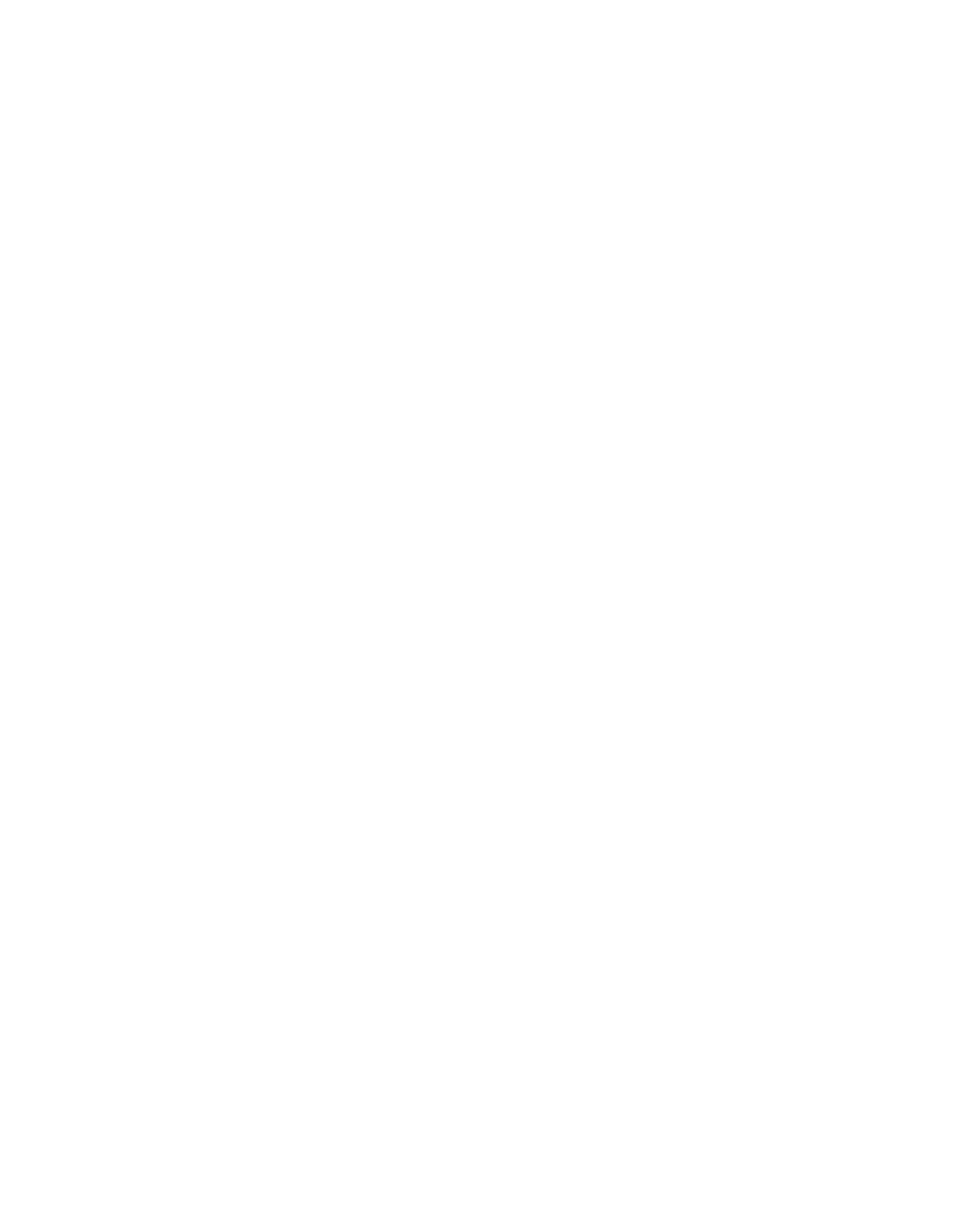|  | <b>USER'S RECORD</b> |
|--|----------------------|
|--|----------------------|

Model 631 - Serial No. \_\_\_\_\_\_\_\_\_\_\_

Date Purchased

Warranty Card Mailed? -  $\square$ 

## **OPERATING AND MAINTENANCE INSTRUCTION MANUAL**  MODEL 631 **FM REBROADCAST RECEIVER**

May, 2006 (Rev. C Circuit)



5805 Highway 9 • Felton, CA 95018 TEL: (831) 458-0552 • FAX: (831) 458-0554 *Visit our Website:* www.inovonicsbroadcast.com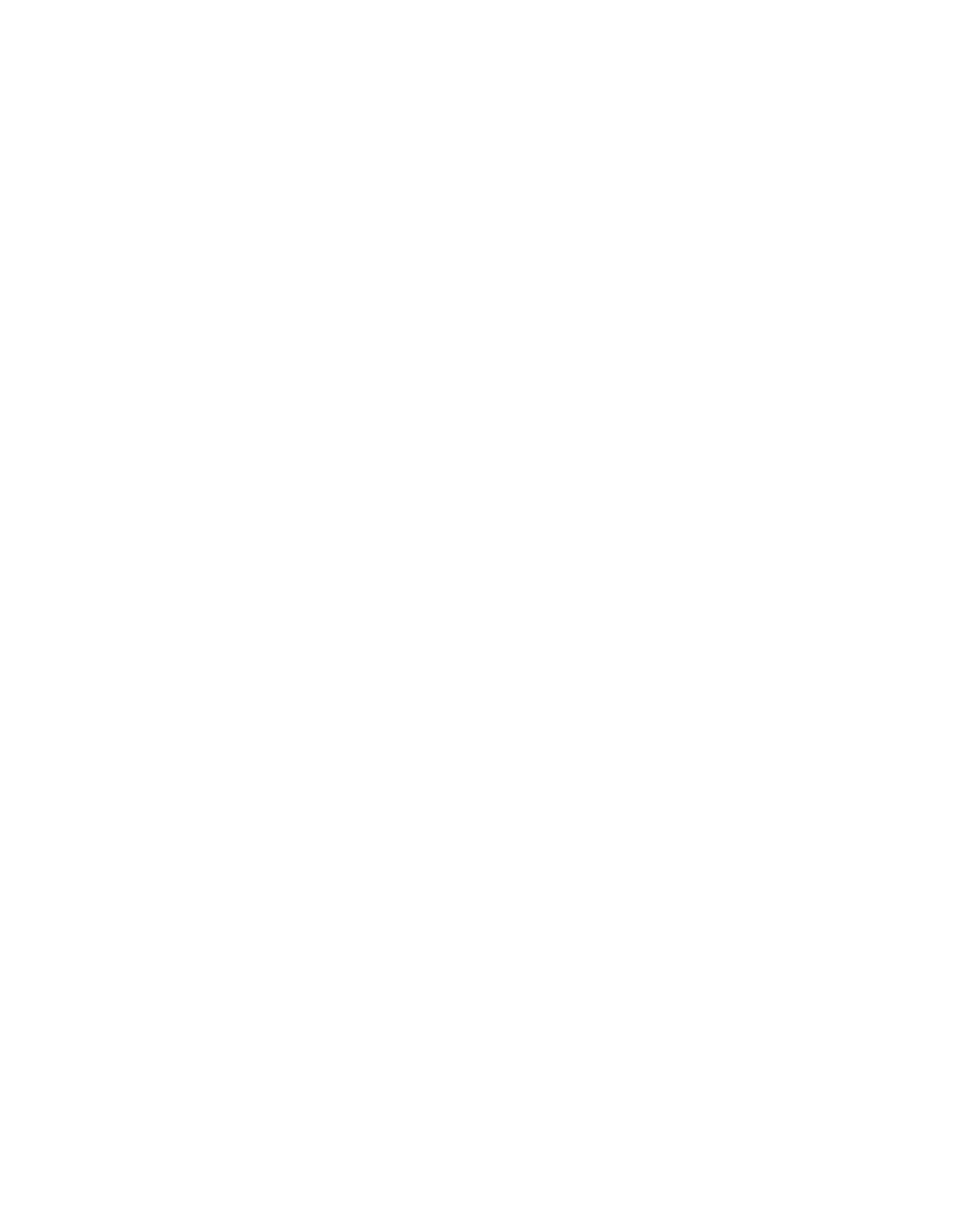## TABLE OF CONTENTS

| Section I - INTRODUCTION                                                                                                                                                                                                                                       |
|----------------------------------------------------------------------------------------------------------------------------------------------------------------------------------------------------------------------------------------------------------------|
| General • Features                                                                                                                                                                                                                                             |
|                                                                                                                                                                                                                                                                |
|                                                                                                                                                                                                                                                                |
| Section II - INSTALLATION                                                                                                                                                                                                                                      |
|                                                                                                                                                                                                                                                                |
| Rack Requirement • Heat Dissipation                                                                                                                                                                                                                            |
| Fuseholder • Mains Voltage Selector • Power Cord                                                                                                                                                                                                               |
| Location • Ground Loops                                                                                                                                                                                                                                        |
| Antenna Transformer • The Receiving Antenna                                                                                                                                                                                                                    |
|                                                                                                                                                                                                                                                                |
| <b>MPX Output Level Adjust</b>                                                                                                                                                                                                                                 |
| L/R Line Outputs • Headphone Jack                                                                                                                                                                                                                              |
|                                                                                                                                                                                                                                                                |
| Section III - SETTING UP THE RECEIVER                                                                                                                                                                                                                          |
| <b>Front-Panel Lockout</b>                                                                                                                                                                                                                                     |
| Setting the Receive Frequency . The Carrier Modulation Display<br>Receiver Bandwidth . Forced Mono Reception<br>Audio Loss Alarm • Auto Mute Function • Multipath Indicator<br><b>Signal Strength Display and Muting Level Setup</b><br>Program Audio Levels . |
| <b>FUSE/DISCONNECT • PHONES</b>                                                                                                                                                                                                                                |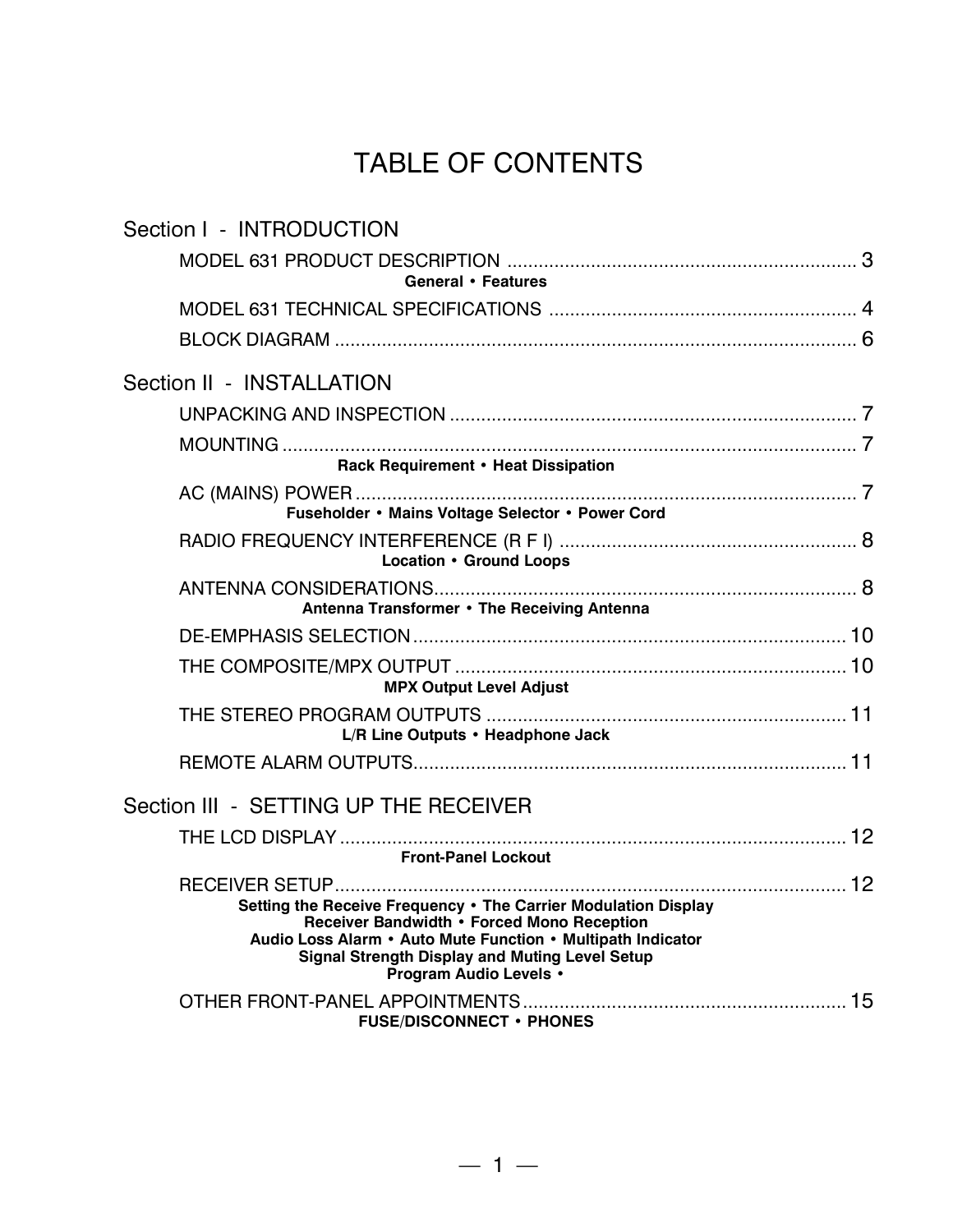### Section IV - CIRCUIT DESCRIPTIONS

|                             | 16  |
|-----------------------------|-----|
| <b>Component Annotation</b> |     |
|                             |     |
|                             |     |
|                             |     |
|                             |     |
|                             |     |
| Section V - APPENDIX        |     |
|                             | .20 |
|                             |     |
|                             | 22  |
|                             | 24  |
|                             |     |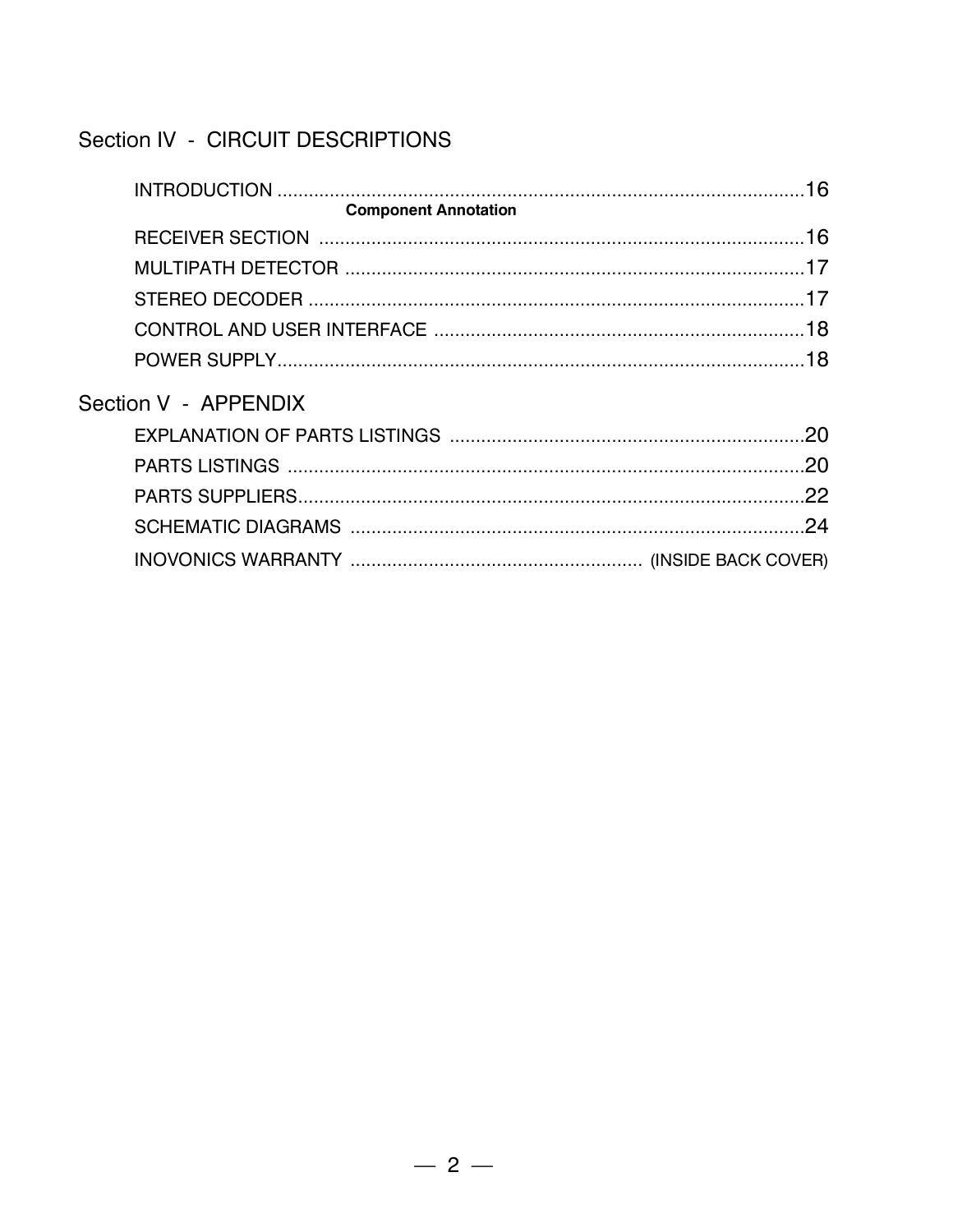## Section I

## INTRODUCTION

#### MODEL 631 PRODUCT DESCRIPTION

**General** The Inovonics 631 is a frequency-agile FM broadcast receiver intended for single-channel translator (rebroadcast) service and for other professional applications that demand highest-quality, off-air FM broadcast program reception.

> The 631 tunes the standard FM broadcast band in 100kHz, ditiallysynthesized increments. The receive frequency and several other operating choices are selected using a front-panel, menu-driven user interface. Once selections are programmed, a rear-panel lockout switch protects these settings from being changed inadvertently.

> The 631 has two outputs: a conditioned composite/MPX 'baseband' output, which may be fed directly to the broadband input of an FM exciter, and balanced program line outputs giving demodulated leftand right-channel stereo audio.

#### **Features** Leading features of the Model 631 include:

- Dual (wide/narrow) IF bandwidth.
- Automatic output muting and over-deviation limiting circuits to protect the re-broadcast signal.
- Alarms with remote 'tally' outputs for a low incoming RF signal level and for loss of program audio.
- Comprehensive front-panel metering of composite/MPX and demodulated L/R stereo audio levels, as well as metering of the RF signal level and multipath distortion to aid in proper receive antenna alignment.
- x Quickly and easily installed, the Model 631 is built largely from easy-to-find 'generic' components to simplify servicing anywhere in the world.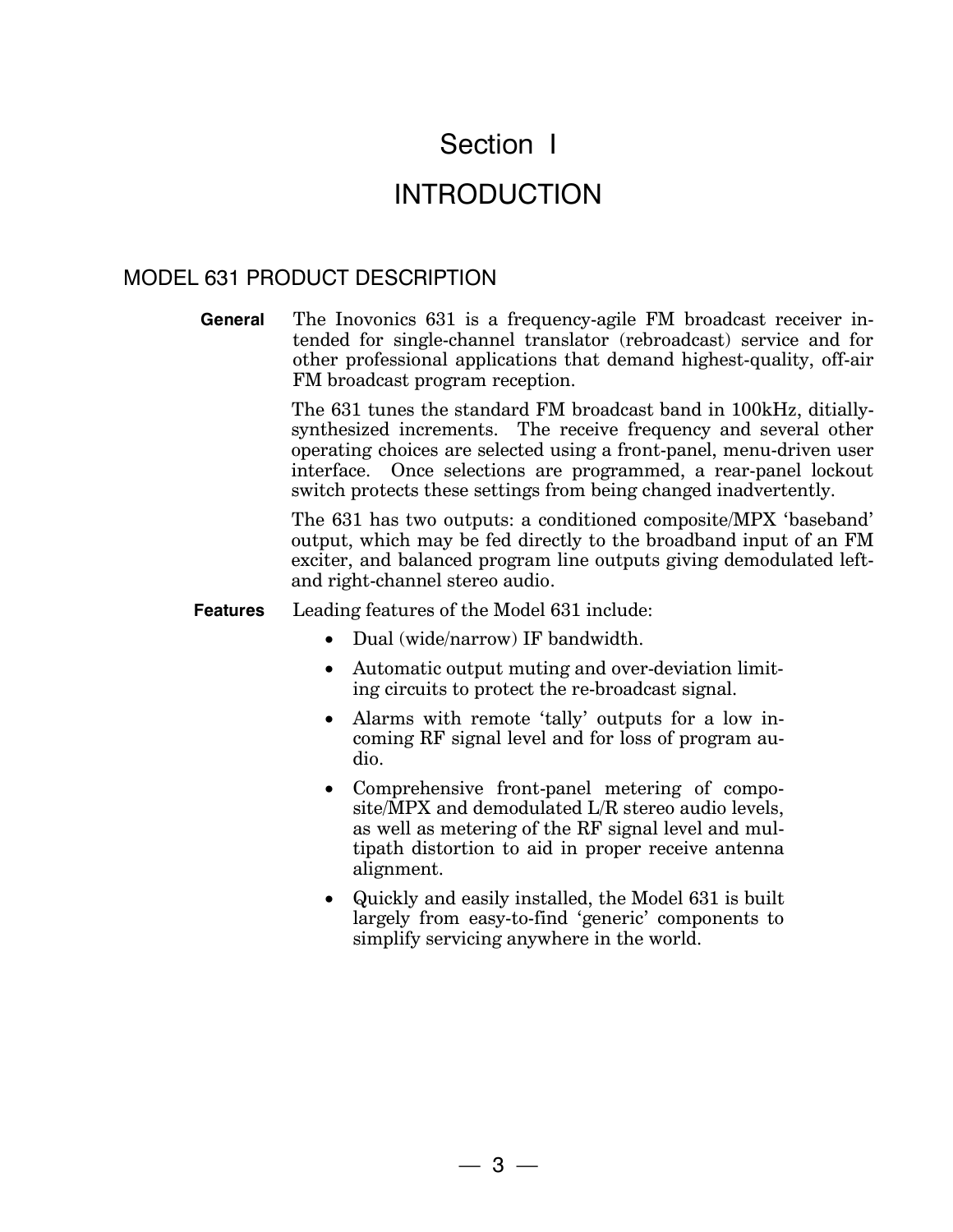#### MODEL 631 TECHNICAL SPECIFICATIONS

#### **Receiver Sensitivity:**

 $10\mu$ V required for 60dB monaural  $S/N$ ; 150 $\mu$ V for 60dB stereo S/N. (See Figure 1)

#### **Receiver Selectivity:** WIDE IF: 280kHz NAR. IF: 150kHz (See Figure 2)

**Stereo Separation** (L $\rightarrow$ R or R $\rightarrow$ L): Typ. >40dB (See Figure 3)

#### **Noise in Composite/MPX Output:**

Wideband noise better than –40dB with  $100\mu$ V RF input; better than –60dB with 1mV RF input.

#### **Distortion (in baseband signal or demodulated L/R audio):** WIDE IF:  $< 0.25\%$  THD NAR. IF: <0.7% THD

#### **Composite Baseband Output:**

Adjustable between 2V p-p and 6V p-p (re:  $\pm 75$ kHz deviation); 75-ohm source impedance, unbalanced.

#### **Baseband Frequency Response:**

WIDE IF:  $\pm$ 0.5dB, 10Hz-100kHz NAR. IF: ±0.5dB, 10Hz–40kHz (See Figure 4)

#### **Program Line Ouptuts:**

Left- and Right-Channel activebalanced XLR outputs deliver +4dBm into 600 ohms (re: ±75kHz deviation).

#### **L/R Frequency Response:**

±0.5dB, 20Hz–15kHz; follows selected de-emphasis curve.

#### **Headphone Monitor:**

Front-panel ¼-inch TRS jack.

#### **De-emphasis** (L/R Outputs)**:**

75µs or 50µs selected by circuit board jumpers.

#### **Antenna Input:**

Unbalanced,75-ohm, F connector; 50 ohm input with N connector optionally available.

#### **Remote Alarm Provision:**

Open-collector NPN transistors saturate to ground for low RF signal (user-programmable level) and loss of audio (user-programmable delay).

#### **Power Requirements:**

 $105-130\overline{V}AC$  or  $210-255\overline{V}AC$ , 50/60Hz; 10 watts.

#### **Size and Weight:**

1¾"H x 19"W x 8"D (1U); 8 lbs (shipping).



**Figure 1** - Receiver Sensitivity - Output Noise vs. RF Input L/R Line Output, 75µs De-emphasis; Measurement B/W: 10Hz–15kHz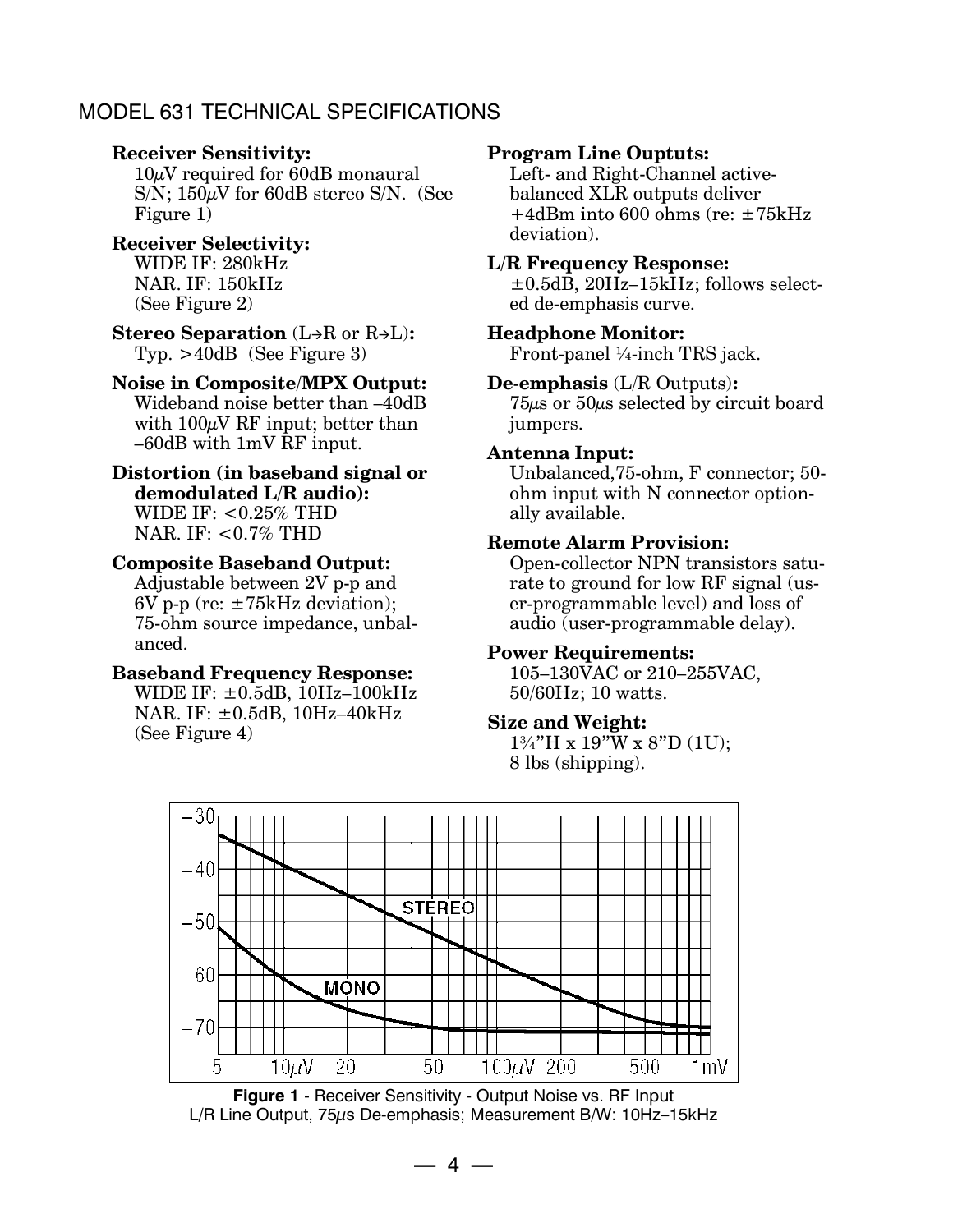

Figure 2 - Receiver IF Selectivity



 $-30$ <br>1kHz  $2<sub>k</sub>$  $5k$ 10kHz  $20k$ **50k** 100kHz 200k Figure 4 - Receiver Composite/MPX Frequency Response

 $-5-$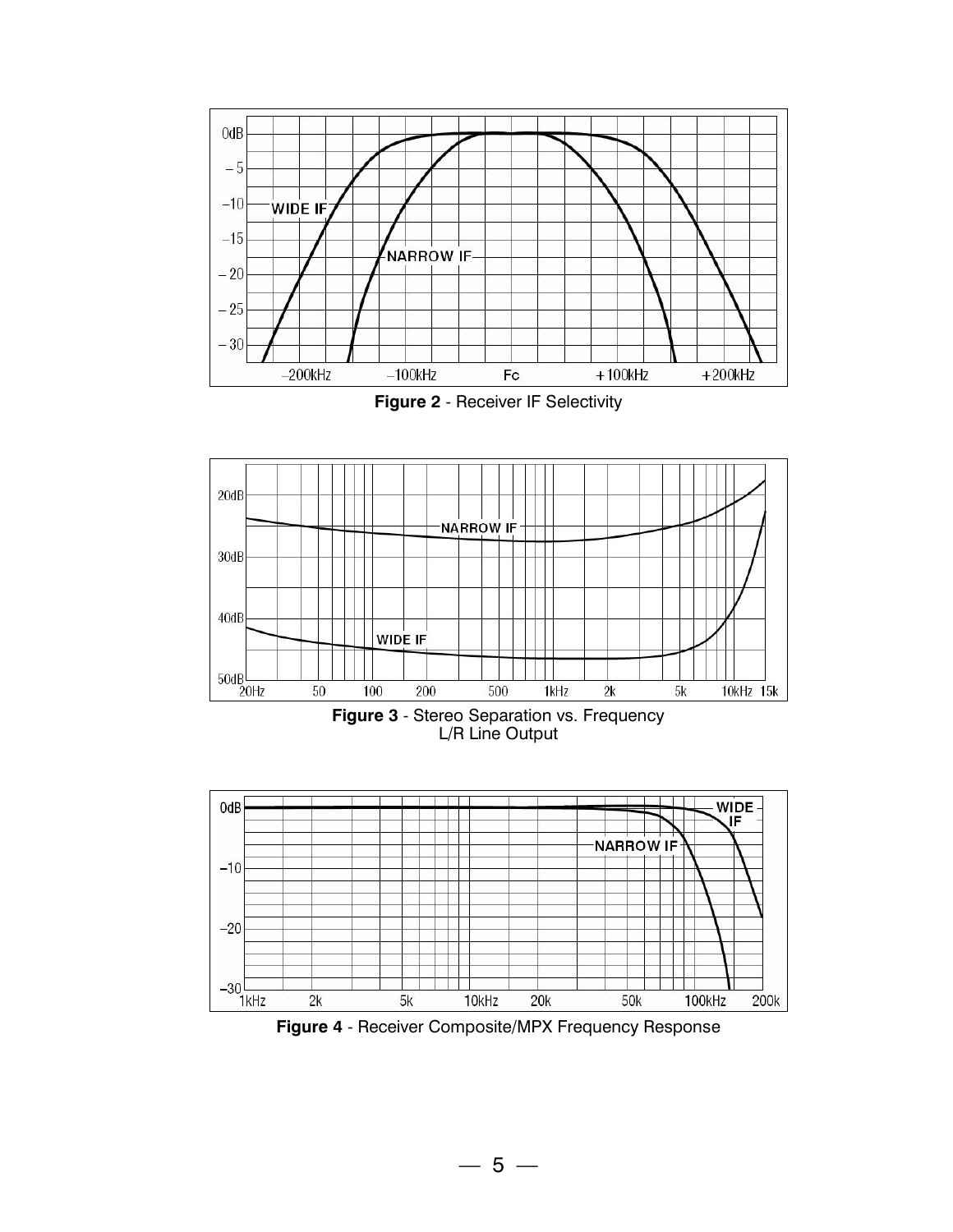#### BLOCK DIAGRAM

Figure 5, below, is a simplified Block Diagram of the Model 631 receiver. A full set of schematic diagrams appears in the Appendix, Section V.



**Figure 5 -** Block Diagram — Model 631

 $-6-$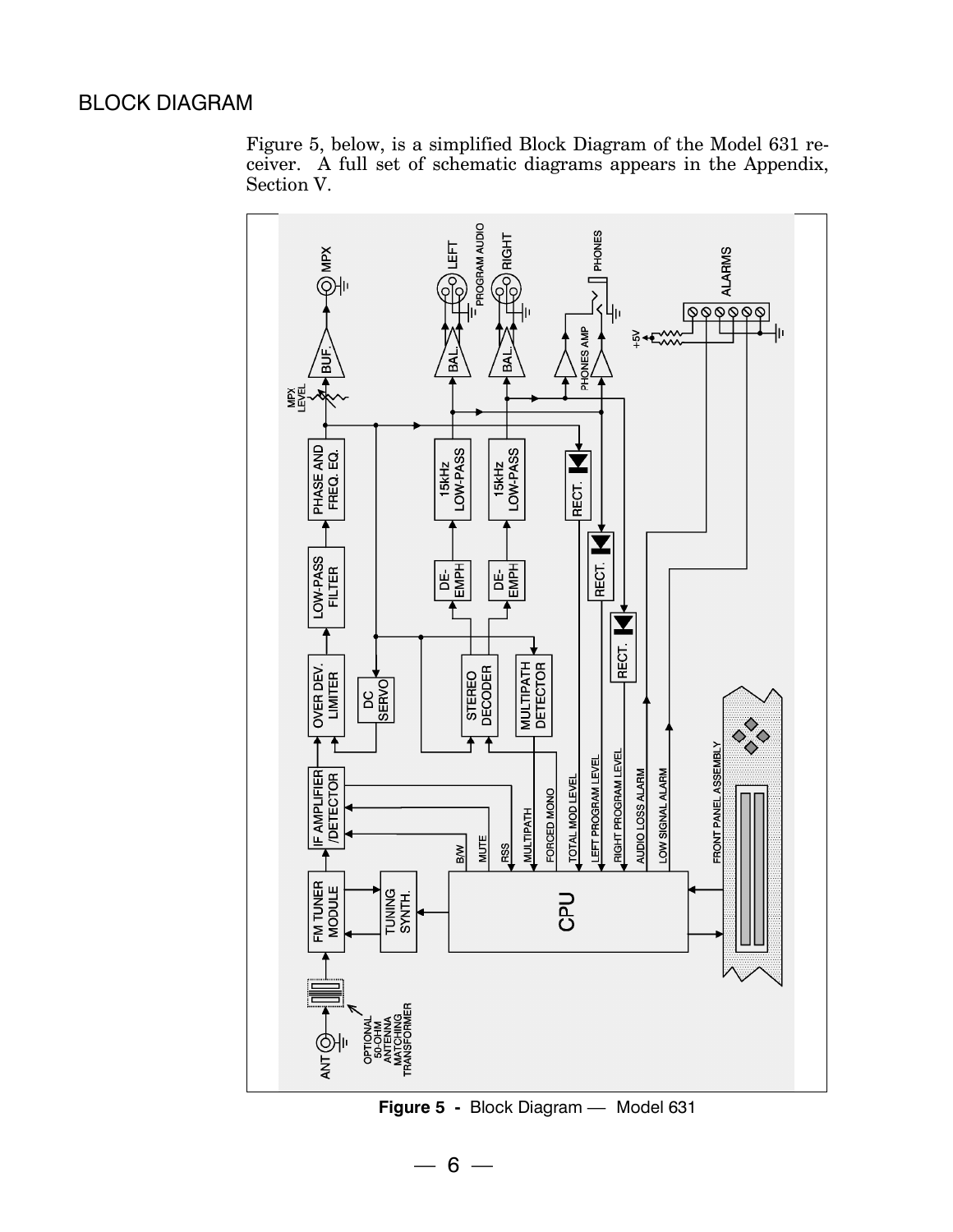## Section II

### INSTALLATION

#### UNPACKING AND INSPECTION

As soon as the equipment is received, inspect carefully for any shipping damage. If damage is suspected, notify the carrier at once, and then contact Inovonics.

We recommend that you retain the original shipping carton and packing materials, just in case return or reshipment becomes necessary. In the event of return for Warranty repair, shipping damage sustained as a result of improper packing for return *may invalidate the Warranty!* 

**IT IS VERY IMPORTANT** that the Warranty Registration Card found at the front of this Manual be completed and returned. Not only does this assure coverage of the equipment under terms of the Warranty and provide a means of tracing lost or stolen gear, but also the user will automatically receive specific SERVICE OR MODIFICA-TION INSTRUCTIONS should the factory issue them.

#### MOUNTING

| Rack<br>Requirement     | The Model 631 receiver mounts in a standard 19-inch equipment<br>rack and requires only $1\frac{3}{4}$ inches (1U) of vertical rack space. The<br>use of plastic washers is recommended to protect the painted finish<br>around the mounting holes.                                                                                                                                                                                                                                             |
|-------------------------|-------------------------------------------------------------------------------------------------------------------------------------------------------------------------------------------------------------------------------------------------------------------------------------------------------------------------------------------------------------------------------------------------------------------------------------------------------------------------------------------------|
| <b>Heat Dissipation</b> | Consuming less mains power than most TV sets with their power<br>turned off, the 631 itself generates negligible heat. The unit is spec-<br>ified for operation within an ambient temperature range extending<br>from freezing to $120^{\circ}F/50^{\circ}C$ . But because adjacent, less efficient<br>equipment may radiate substantial second-hand heat, be sure that<br>the equipment rack is adequately ventilated to keep its internal<br>temperature below the specified maximum ambient. |

#### AC (MAINS) POWER

**Fuseholder** The fuseholder is at the far left of the front panel. Apply downward pressure and pull the cap outward to access the 5mm mains fuse. The cap is reseated by reversing the removal process. This fuse also serves as a front-panel emergency power disconnect for the receiver.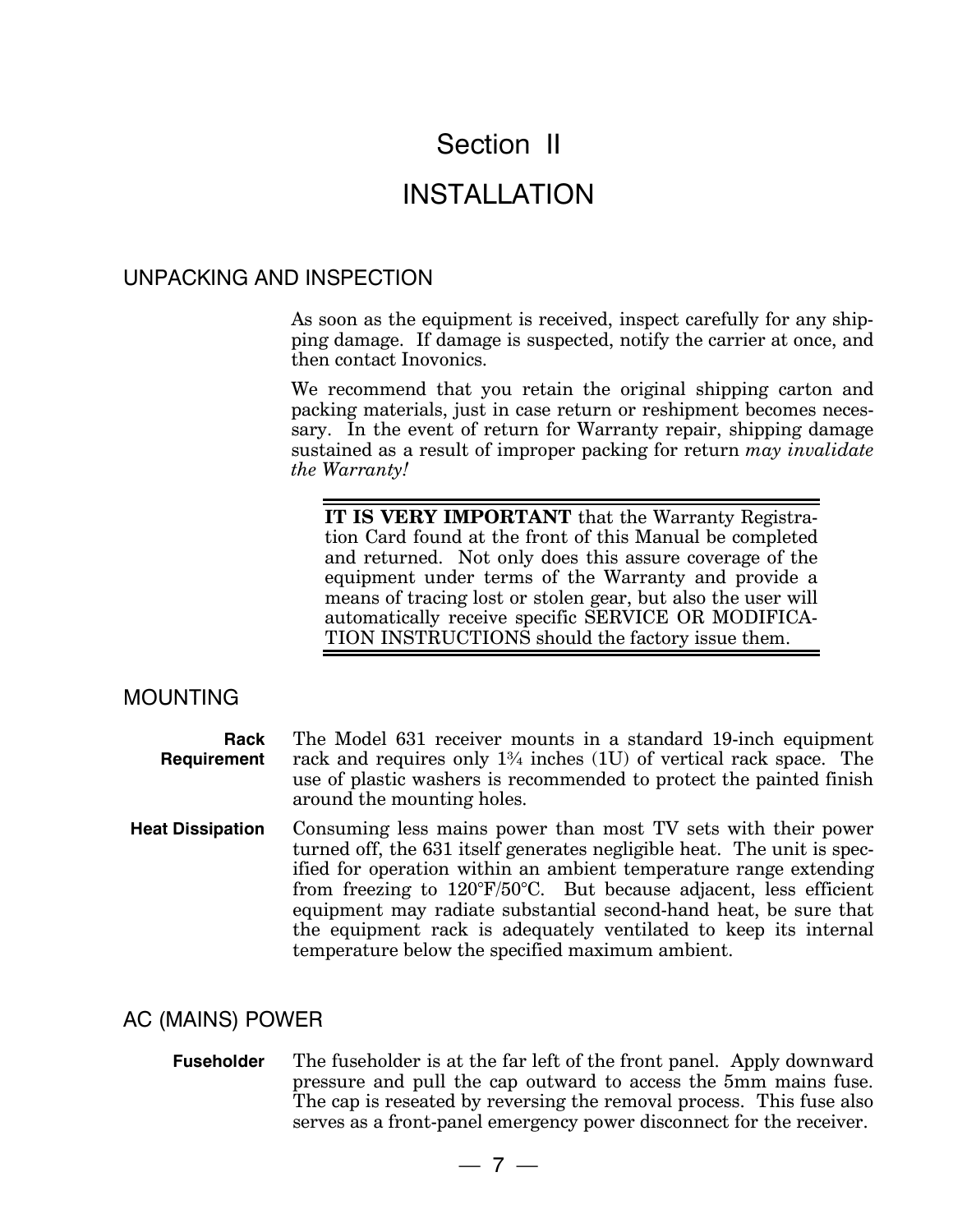**Mains Voltage Selector**  Unless specifically ordered for export shipment, the Model 631 is set at the factory for operation from 115V, 50/60Hz AC mains. This can be confirmed by checking the designation next to the mains connector on the rear panel. The *inappropriate* voltage and fuse value will have been crossed out at the factory with an indelible felt marker.

> To change the mains voltage, first remove the top cover of the unit. A clearly-marked slide switch is next to the AC mains connector on the circuit board. *With power disconnected*, use a small screwdriver to set the switch for 115VAC or 230VAC operation.

> Be sure to install the appropriate fuse as listed on the rear panel. You can remove the factory strikethrough with most any nasty carcinogenic solvent, and then cross out the inappropriate marking with an indelible felt pen.

- **Power Cord** The detachable IEC-type power cord supplied with the receiver is fitted with a North-American-standard male plug. The individual cord conductors may be color-coded in either of two ways:
	- 1) In accordance with US standards:

 $BLACK = AC "HOT"$  WHITE = AC NEUTRAL GREEN = EARTH GROUND

2) To European CEE standards:

 $BROWN = AC "HOT"$  BLUE = AC NEUTRAL GRN/YEL = EARTH GROUND

#### RADIO FREQUENCY INTERFERENCE ( R F I )

- **Location** Although it is expected that an FM rebroadcast receiver will be installed close to exciters (or transmitters of even higher-power!), please practice reasonable care and common sense in locating the unit away from *abnormally* high RF fields.
- **Ground Loops** Because the unbalanced MPX OUTPUT connector of the Model 631 is referenced to chassis ground, a mains frequency or RF ground loop could be formed between output cable shield ground and the AC power cord ground. A 'ground-lifting' AC adapter may well remedy such a situation, though the chassis somehow must be returned to earth ground for safety. Generally, being screwed-down in the equipment rack will satisfy the requirement.

#### ANTENNA CONSIDERATIONS

The 631 is normally supplied with a characteristic input impedance of 75 ohms, and fitted with an "F" connector for the antenna. Appropriate cables, connectors, and even antennas with quite good performance are available on the consumer-electronics market. Alternatively, the 631 is available from the factory with a 50-ohm antenna input terminated in the more professional "N" connector. This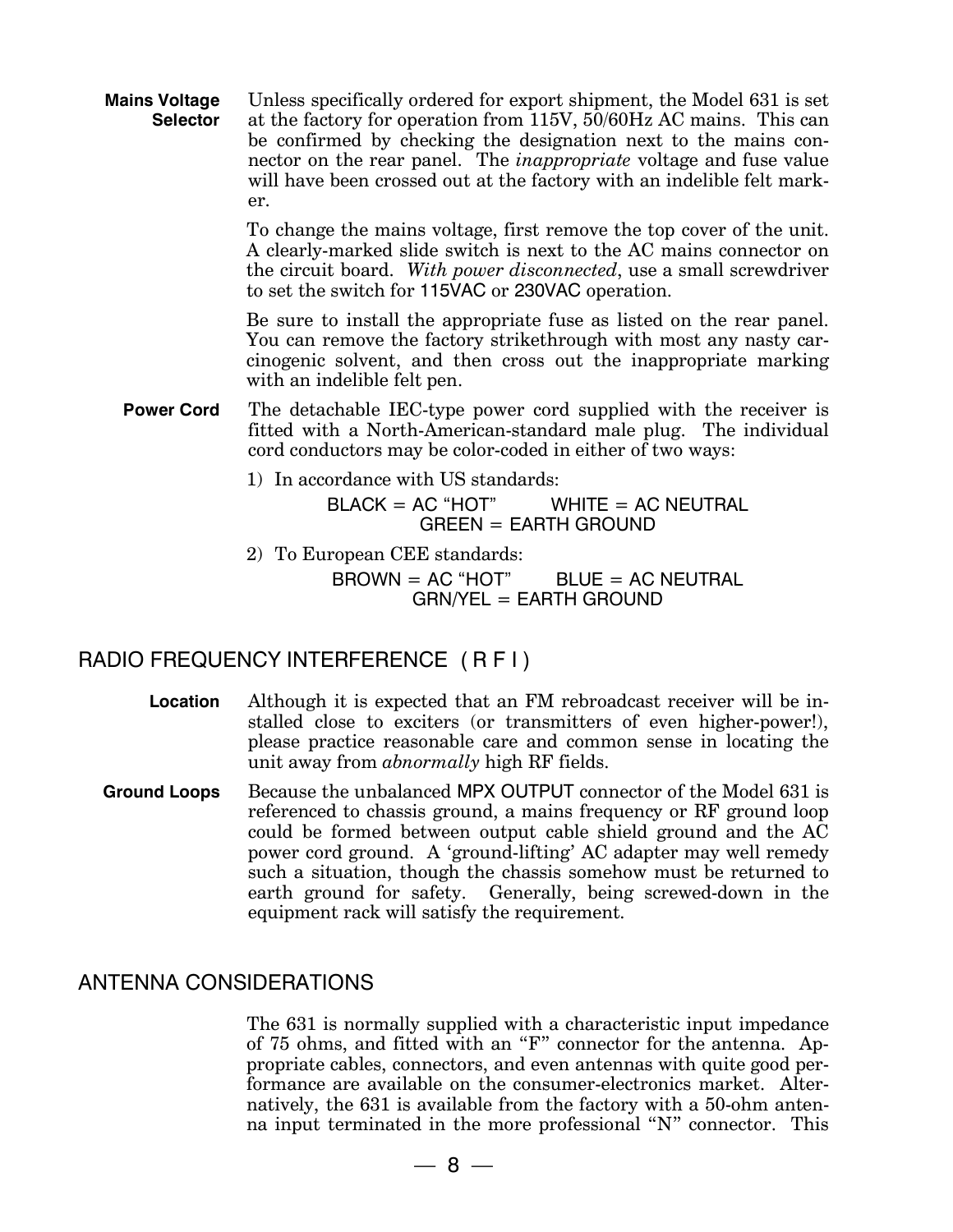connector and the required matching transformer can also be fitted in the field.

**Antenna Transformer**  The 50-ohm antenna matching transformer is a surface-mounted part that solders onto the circuit board just behind the antenna connector. The two illustrations in Figure 6 show antenna wiring for the standard, 75-ohm version of the Model 631, and the installation of the matching transformer for 50-ohm transformer option.

*PLEASE NOTE:* for 75-ohm antenna connections, the transformer *must not* be installed on the board.



**Figure 6 -** Antenna Transformer Option

For field installation, the 50-ohm matching transformer may be ordered either from Inovonics or directly from the manufacturer: Mini-Circuits Corp. www.minicircuits.com, their part number ADT1.5-17. An appropriate "N" connector is available from RF Industries www.rfindustries.com; their part number RFN-1022-5.

**The Receiving Antenna**  Almost by definition, FM relay (translator) installations are quite likely to be in the fringe of the station's coverage area. This dictates use of a high-gain, directional receiving antenna if the retransmitted program is to maintain the best broadcast quality. This is particularly important when the composite baseband signal is rebroadcast. SCA and RDS subcarriers can be significantly degraded even when the stereo program *sounds* fine.

> A number of professional FM receiving antennas are available to broadcasters through broadcast equipment distributors. These antennas are almost always of 50-ohms impedance, and although little sensitivity is sacrificed when connected to the receiver's 75-ohm antenna input, 50-ohm antennas will require the optional matching transformer for optimum results.

> Do not discount residential FM antennas for translator service. Something equivalent to the Radio Shack® 15-2163 is quite acceptable for an installation on a budget, or where long-term durability of a professional antenna is not of prime concern. Some antennas in this class actually have a 300-ohm characteristic impedance, but are

> > $-9-$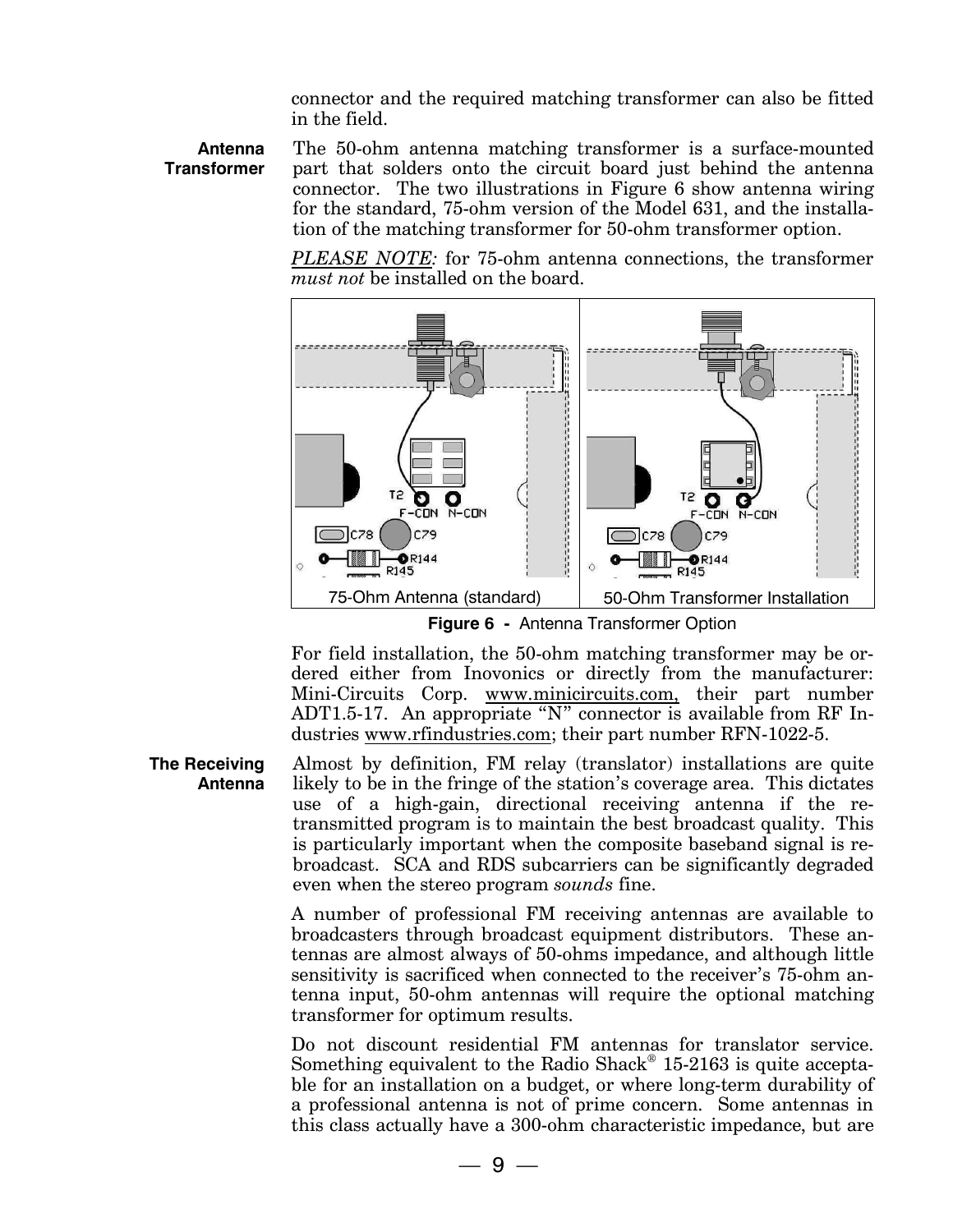generally supplied with a matching 'balun' (transformer) for a 75 ohm coax downfeed.

#### DE-EMPHASIS SELECTION

The rear-panel PROGRAM LINE OUTPUTS (and the front panel PHONES jack) follow the transmission de-emphasis characteristic. Either the 50- or the 75-microsecond curve may be selected. The factory setting should be proper for the delivery destination.

De-emphasis selection is made with push-on jumper 'shunts' beneath the top cover. Two jumper strips labeled JMP1 and JMP2 in the circuit board legend are located just below IC15, near the frontcenter of the circuit board. Figure 7, below, illustrates the two jumpering options.



**Figure 7 -** De-Emphasis Jumpering

#### THE COMPOSITE/MPX OUTPUT

The composite/MPX or 'baseband' output of the Model 631 is a conditioned, amplified, wideband output taken directly from the FM detector. It contains the multiplex stereo program signal along with any SCA, RDS or special-service subcarriers.

Because IBOC digital radio transmission utilizes separate RF carriers for the digitized program signal, any IBOC-related information in the FM baseband is only incidental noise and does not convey the digital audio coding for 'pass-through' rebroadcast. This 'incidental noise' will, however, influence the indicated reading on the frontpanel CARRIER MODULATION bargraph readout.

The rear-panel BNC connector labeled MPX OUTPUT is an unbalanced output with a source impedance of 75 ohms. Cable runs from this output should be kept as short as possible, consistent with providing good isolation between the Model 631 receiver and the re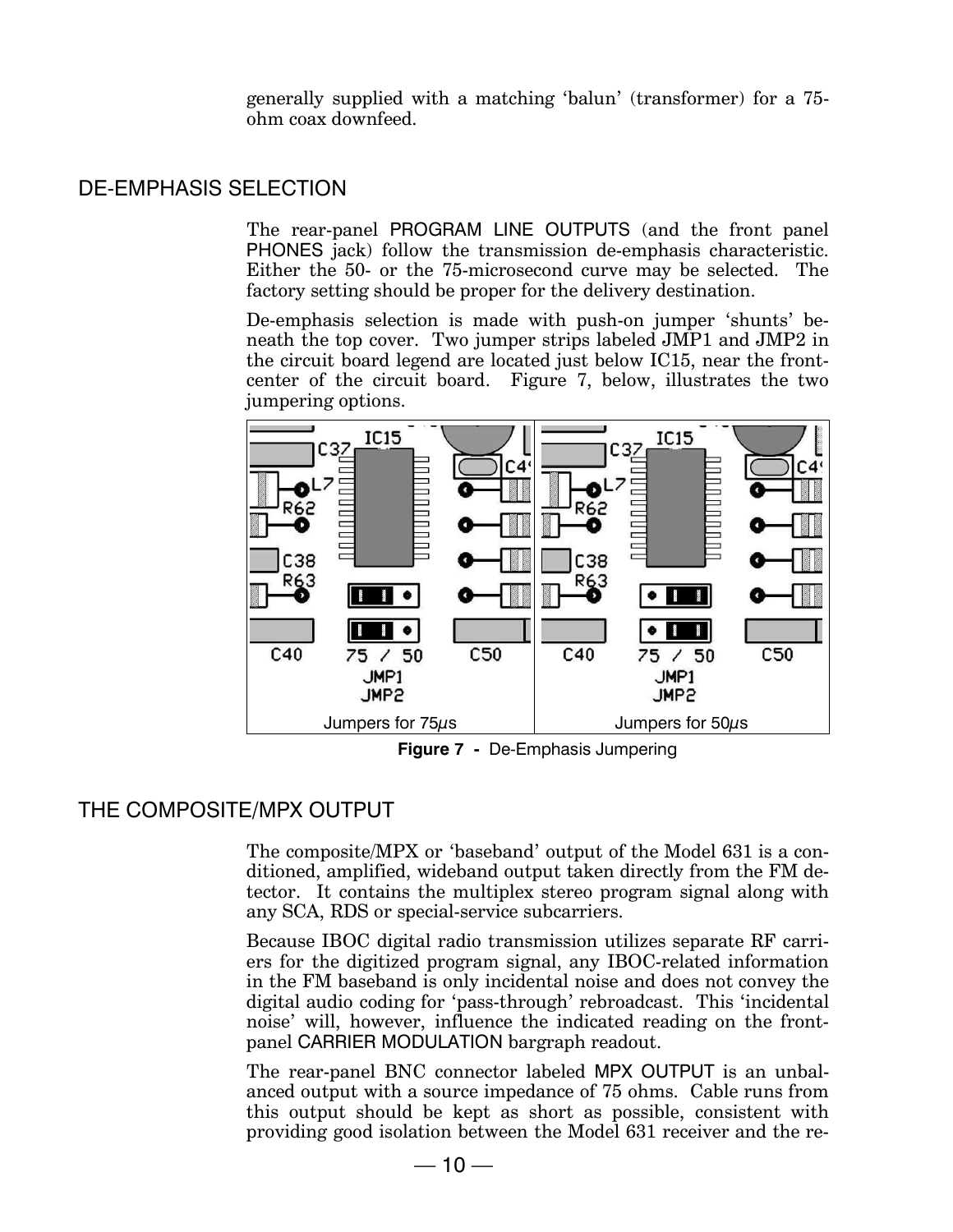broadcast transmitter. The 631 is capable of driving 75-ohm cables up to about 100 feet in length. Cables over 20 feet should be terminated with a 75-ohm resistor at the far end. Excessive cable length can degrade performance, reducing stereo separation and compromising subcarrier quality.

**MPX Output Level Adjust**  A 15-turn MPX OUTPUT LEVEL ADJ. control can be found next to the MPX OUTPUT BNC connector on the rear panel. This control sets the level of the composite/MPX output to any level between 2 volts p-p and 6 volts p-p. This control does not affect the demodulated left- and right- channel program audio outputs.

> The MPX OUTPUT signal is 'conditioned' with low-pass filtering, frequency and phase equalization, and limiting of program peakexcursions. The low-pass filter is flat to 100kHz, serving mainly to reduce noise components outside the baseband spectrum. A peak clipping circuit in the output signal path is factory-set to restrict program peaks in excess of  $130\%$  modulation  $(\pm 100$ kHz deviation). This prevents overdeviation of the rebroadcast transmission in the event of unexpected, gross interference with the off-air feed.

#### THE STEREO PROGRAM OUTPUTS

**L/R Line Outputs** The demodulated left- and right-channel stereo line outputs appear at the two XLR connectors on the rear panel of the receiver. These are labeled PROGRAM LINE OUTPUT, LEFT and RIGHT, and are active-balanced with a resistive source impedance of 200 ohms. At  $100\%$  modulation  $(\pm 75$ kHz deviation) these outputs will drive 600ohm loads to approximately +4dBm. This is a fixed level and is not affected by the MPX OUTPUT LEVEL ADJ. control.

**Headphone Jack** A front-panel PHONES jack monitors the off-air signal. This is a buffered output at a fixed level, and drives headphones of various popular types at a comfortable listening level.

#### REMOTE ALARM OUTPUTS

The 631 receiver has rear-panel alarm 'tally' outputs for two fault conditions: 1) AUDIO LOSS and 2) LOW SIG, or a drop in level or loss of the RF carrier. These alarms are coincident with front-panel alarm indications, and setups for the alarm criteria are discussed on Pages 13 and 14.

The alarm outputs are NPN transistor saturations to ground. These outputs can sink up to 100mA at source voltages up to about 30VDC. +5VDC and ground (+5V and GND) are provided also. The +5V source is current-limited at about 10mA, but is sufficient to drive an opto-coupler or a remote LED indicator. The alarm tally barrier strip may be unplugged from the chassis to facilitate connection.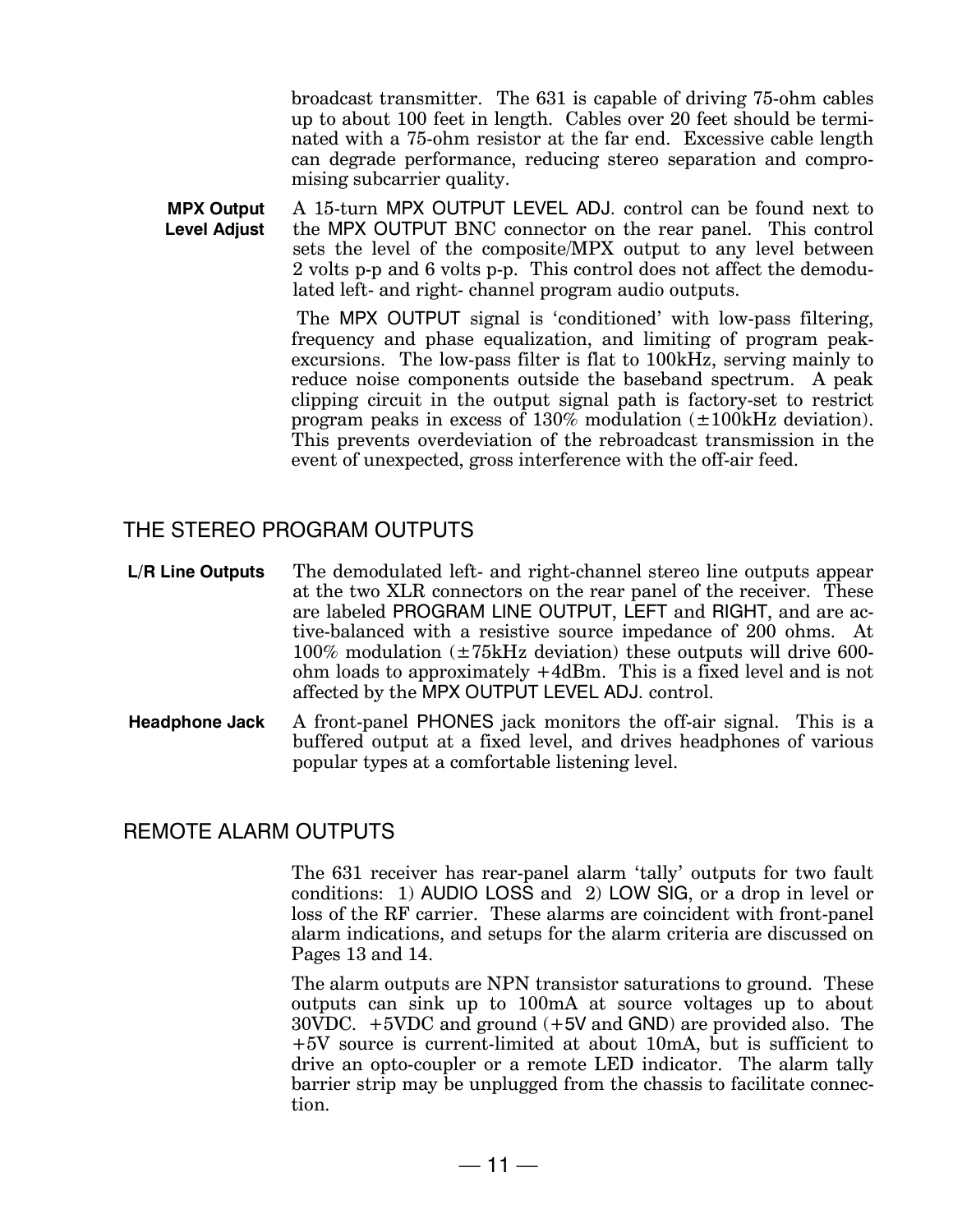## Section III

### SETTING UP THE RECEIVER

#### THE LCD DISPLAY

The front-panel LCD display and its attendant pushbuttons give menu-guided control over Model 631 receiver setup. Two up/down MENU pushbuttons:  $\triangle$  and  $\nabla$  scroll the display through the several measurement and setup categories, and two left/right SEL buttons:  $\triangleleft$  and  $\triangleright$  allow the user to select various features and values.

**Front-Panel Lockout**  The up and down MENU buttons for scrolling the display are always responsive, but a toggle switch on the rear panel of the receiver locks out the left and right SEL buttons to guard against unauthorized tampering and clumsy accidents. Make sure that this FRONT PANEL switch (on the rear panel!) is in the UNLOCK position during setup, and in the LOCKED position once the receiver has been placed in service. The internal memory that keeps track of setup parameters is non-volatile, so settings will not be lost.

#### RECEIVER SETUP

**Setting the Receive Frequency**  Cycle the  $\triangle$  button so that RECEIVE FREQ shows at the top-right of the LCD screen. This is at the very top of the list of menu options. Using the  $\triangleleft$  and  $\triangleright$  buttons, set the receive frequency. The photo below shows the panel display for a setting at 98.7MHz.



The notation to the right of the frequency readout shows this as a Stereo transmission; otherwise the word Mono would appear. Signal alarms are also noted in this area. Lo-Sig and A-Loss

alert the operator to a low incoming signal level or loss off program audio. These alarms are pictured here, and their programming is detailed in a subsequent discussion.

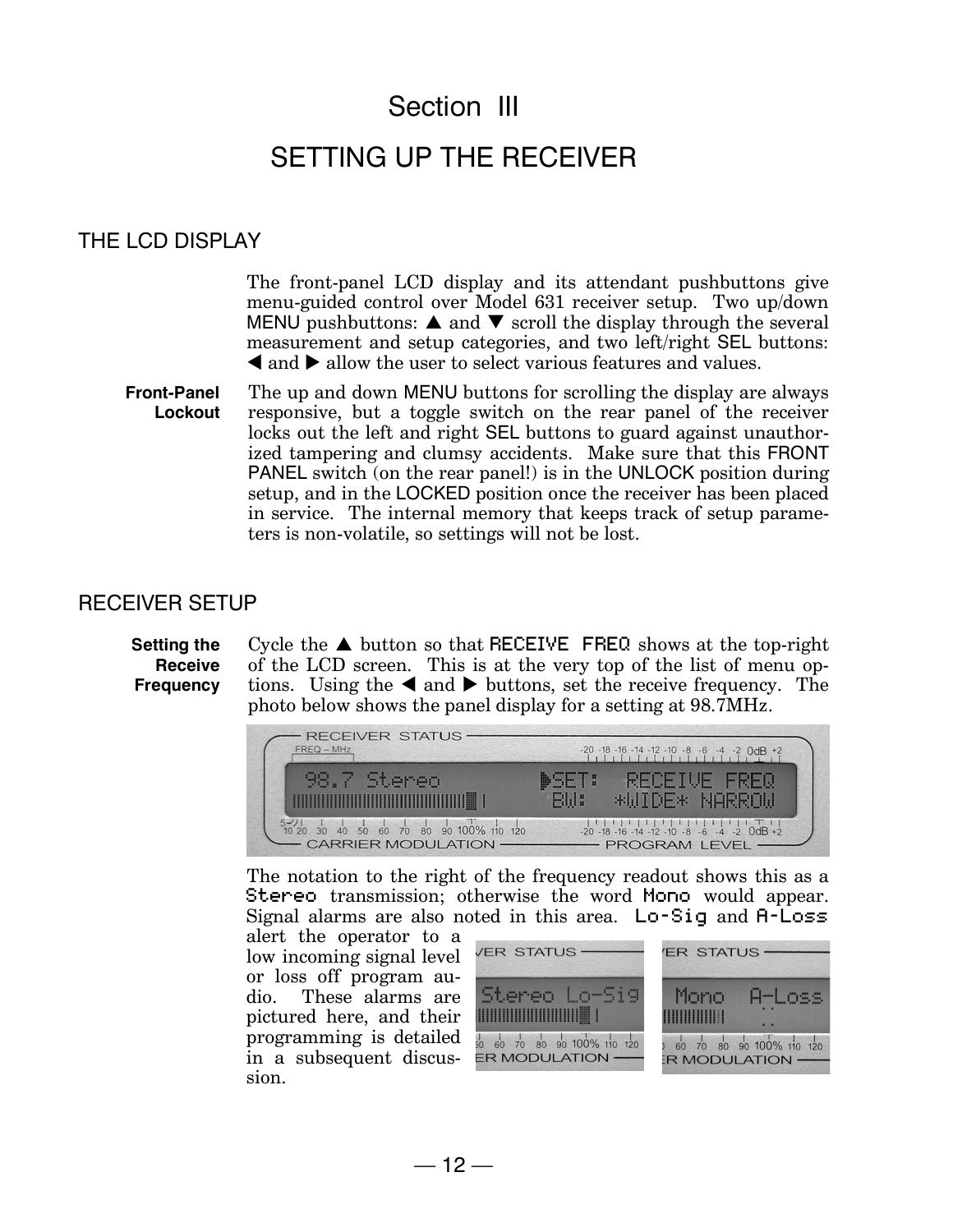**The Carrier Modulation Display**  The bargraph display just below the frequency readout is a peakresponding display of total carrier modulation. The display is annotated in percent-modulation in the panel artwork below the LCD.

> A 'floating dot' above the dynamic readout holds the value of maximum modulation for a brief interval, and 100% modulation is clearly noted by an oversize bargraph segment (see previous photo). Modulation resolution is 2% per bargraph segment, except at the very bottom of the readout. The last two segments show modulation levels of 10% and 5%, ensuring that the stereo pilot is always visible.

> As mentioned previously, IBOC digital carriers will show up as a certain amount of incidental noise in the composite/MPX output, and will skew the CARRIER MODULATION reading to some extent. Despite the resolution of the bargraph display, the 631 receiver is *not* a mod-monitor!

**Receiver Bandwidth**  Scroll down with the  $\nabla$  button to put the LCD cursor on  $\text{Bul}:$ . The SEL buttons now select either the WIDE or the NARROW IF filter set. The active mode is indicated by asterisks on either side of the selection (see photo on previous page).

> A \*WIDE\* bandwidth will always ensure the best stereo separation and lowest distortion, and will help preserve the integrity of any subcarriers. Nevertheless, 'splatter' interference from adjacent stations can be eliminated or substantially reduced by selecting the \*NARROW\* bandwidth. Figures 2 and 4 on Page 5 illustrate the effect of bandwidth selection on selectivity and baseband response.

**Forced Mono Reception**  Scrolling down to the next setup option with the  $\nabla$  button sets the LCD cursor on MODE: With \*STEREO\* selected, stereophonic broadcasts will separate into their left- and right-channel components at the rear-panel PROGRAM LINE OUTPUT XLR connectors and at the front-panel PHONES jack. Selecting \*MONO\* defeats the receiver's stereo decoder circuitry to provide "forced mono" reception. However, the MODE: selection option will make no difference in the composite/MPX output of the receiver. Reverting to monaural reception is sometimes necessary to recover a very weak signal.

**Audio Loss Alarm**  The next setup option brings the LCD cursor to AUDIO LOSS:. An alarm will be given if either of the stereo channels disappears, or if the total modulation drops more than 20dB for the selected interval. The SEL buttons are used to set the delay-time interval between the actual loss of program audio and alarm activation. Time may be set in one-second increments between 5 seconds and four minutes.

**Auto Mute Function**  Cycling the  $\nabla$  button once more sets the LCD cursor to **AUDIO** MUTE:. SEL buttons turn this function on or off.

> When  $*$ <sup>ON\*</sup>, both the MPX OUTPUT and the PROGRAM LINE OUT-PUT will be muted (silenced) when the incoming RF level falls below a preset threshold. This threshold level can be set by the user, and this procedure is described under a following heading. With AUDIO MUTE: \*OFF\*, typical inter-station 'hiss' or chatter from adjacent frequencies will be delivered to the outputs when the tuned carrier is lost.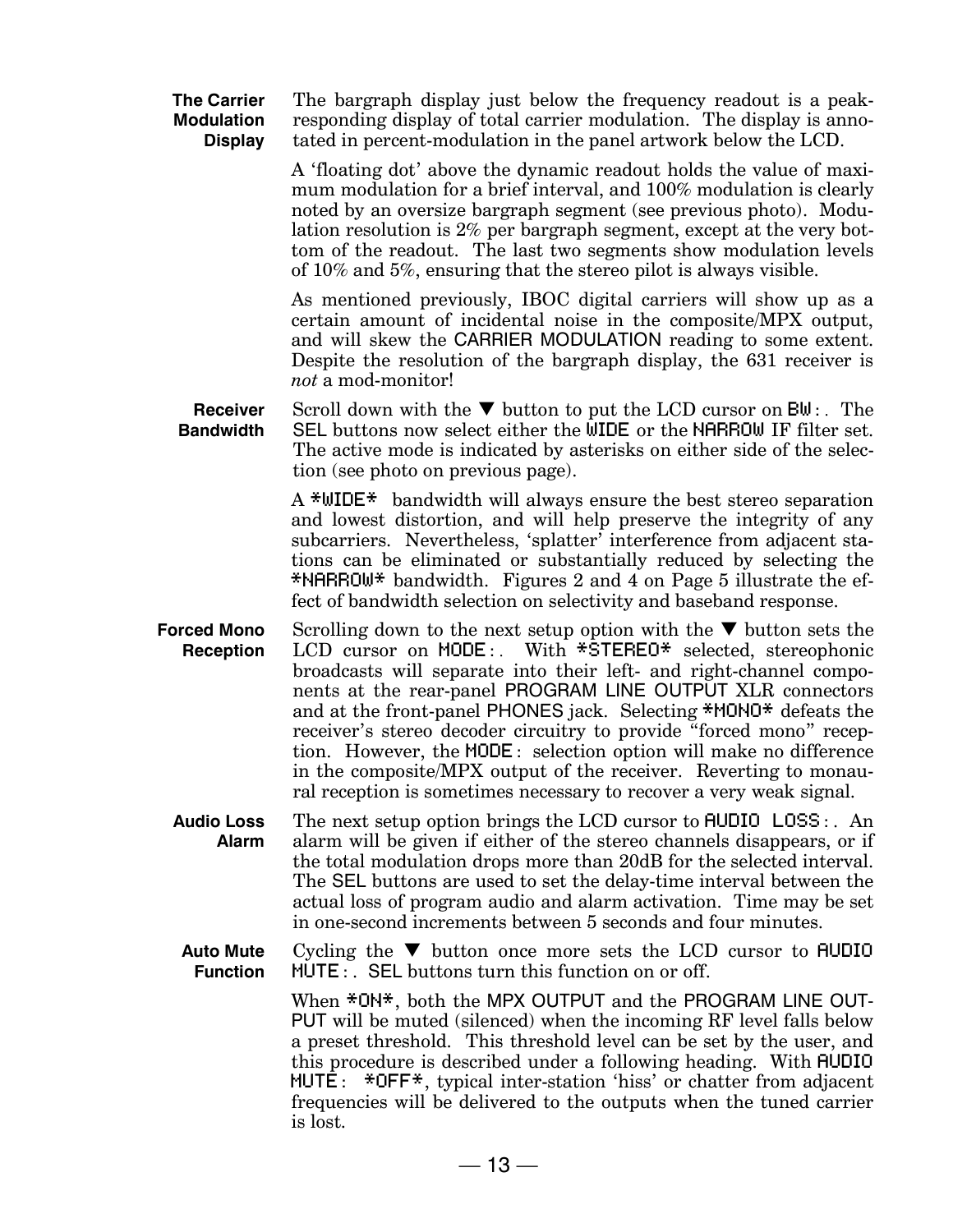| <b>Multipath</b><br><b>Indicator</b>                                         | $M$ -PATH: is a bargraph readout quantifying multipath effects in the<br>received signal. M-PATH: and SIG: (signal strength) indicators are<br>useful when aiming the receive antenna. Both readouts are <i>relative</i><br><i>measurements only</i> and do not refer to the adjacent panel markings.                                                                                                                                                   |
|------------------------------------------------------------------------------|---------------------------------------------------------------------------------------------------------------------------------------------------------------------------------------------------------------------------------------------------------------------------------------------------------------------------------------------------------------------------------------------------------------------------------------------------------|
|                                                                              | The multipath detector circuit monitors incidental amplitude modu-<br>lation of the 19kHz stereo pilot to create the <b>M-PATH</b> : display. This<br>means that the measurement function is valid only when receiving a<br>stereo broadcast.                                                                                                                                                                                                           |
|                                                                              | Excessive composite clipping will also excite the multipath detector.<br>Most FM airchain audio processors inject the 19kHz pilot into the<br>composite/MPX signal after the waveform is clipped, but less sophis-<br>ticated processing systems may not.                                                                                                                                                                                               |
| Signal Strength<br><b>Display and</b><br><b>Muting Level</b><br><b>Setup</b> | Cycling the $\nabla$ button down to the next menu item bring $\text{SIG}:$ and<br>$MUT:$ onto the LCD screen. Although SIG: is a <i>relative</i> indication<br>of incoming RF level and has no direct association with the adjacent<br>dB markings on the panel, you can still get a rough idea of incoming<br>RF level as follows: $+2dB = 10mV$ ; $-2dB = 1mV$ ; $-8dB = 100\mu V$ ;<br>$-16dB = 10 \mu V$ . Remember, this is only an approximation! |
|                                                                              | With the SIG: screen displayed, the $\triangleleft$ and $\triangleright$ SEL buttons control<br>the position of the single bargraph element to the right of the MUT:<br>designation. This sets the low signal threshold, below which the<br>outputs will be muted (with $HUTO$ $HUTE: *ON*$ ) and a low signal<br>alarm will be given. (An alarm results whether or not muting is en-<br>abled.)                                                        |
|                                                                              | The position of the bar is with reference to the $SIG$ : display imme-<br>diately above it. In other words, the level can be set accurately rela-<br>tive to the level received. When the SIG: readout drops below the<br>$MUT:$ setting, the outputs will mute and an alarm will be initiated.                                                                                                                                                         |
|                                                                              | Typically, a minimum acceptable incoming signal level would be es-<br>tablished and the MUT: level set at that point. When establishing<br>this level, it's important to make allowances for adjacent carriers<br>that might show up on the SIG: display when the tuned carrier is<br>lost completely.                                                                                                                                                  |
| <b>Program Audio</b><br><b>Levels</b>                                        | The next push of the $\nabla$ button brings us to the bottom of the menu<br>list. $L:$ and $R:$ bargraphs meter the left and right channels of the<br>demodulated stereo program signal. These readouts are program-<br>peak-responding and refer to the dB markings on the panel. This is<br>a linear-dB display with a resolution of 0.5dB per segment.                                                                                               |
|                                                                              | 0dB is an oversize segment that will rarely come on with normal<br>program modulation.<br>0dB is equivalent to $100\%$ modulation<br>$(\pm 75$ kHz deviation) by a low-frequency, steady-state tone from a<br><i>monaural</i> transmission. Because of the automatic 9% modulation<br>sacrifice due the stereo pilot, a stereophonic transmission is already<br>1dB lower than a monaural one. Also, receiver de-emphasis further                       |

reduces program audio energy at the higher frequencies.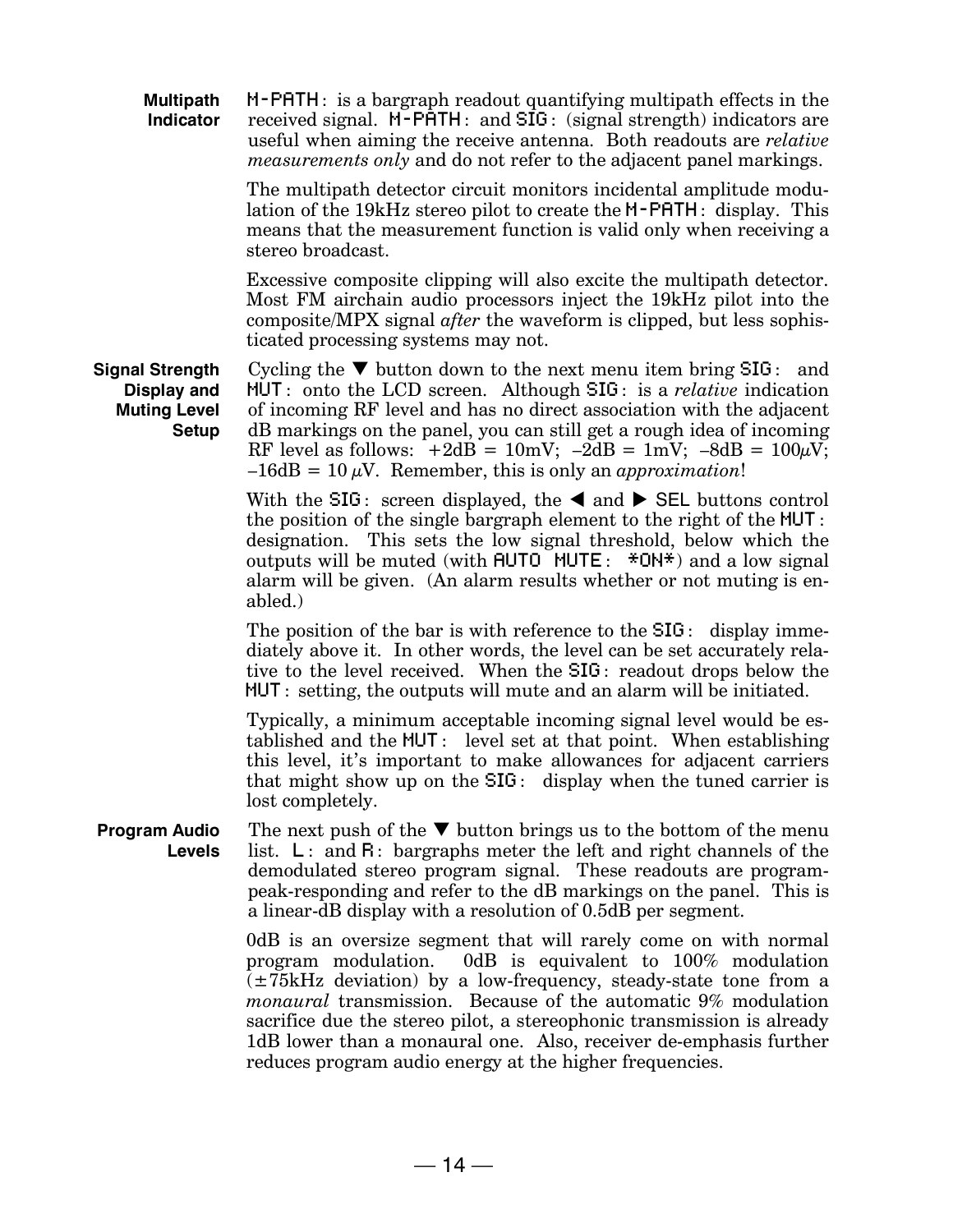#### OTHER FRONT-PANEL APPOINTMENTS

| <b>FUSE/</b>      | The front-panel fuseholder provides a means of disconnecting AC |
|-------------------|-----------------------------------------------------------------|
| <b>DISCONNECT</b> | mains power in an emergency. Push the fuseholder cap down and   |
|                   | pull it away from the panel to interrupt power.                 |

The PHONES jack is a separately-buffered output at a fixed level<br>that should allow comfortable listening with a variety of popular **PHONES** headphones.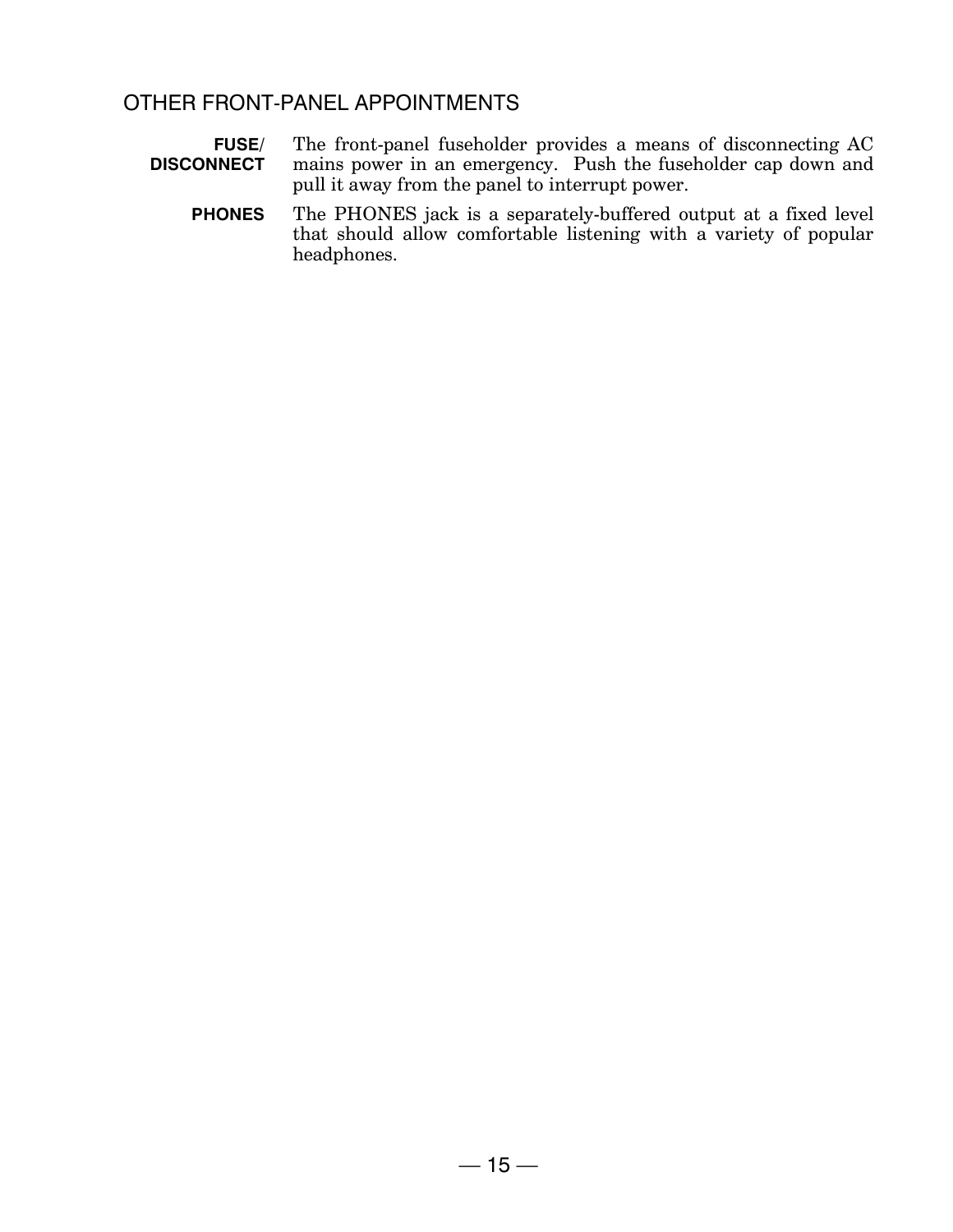## Section IV CIRCUIT DESCRIPTIONS

#### INTRODUCTION

This Section details the circuitry of the Model 631 Receiver. Circuit descriptions refer to the three sheets of Schematic Diagrams contained in the Appendix, Section V, Pages 24, 25 and 26.

**Component Annotation**  Schematics for the Model 631 receiver may appear to have component reference designations assigned in a haphazard manner. Rather than annotate the *schematic* in a logical sequence, we have instead chosen to designate the *components* on the circuit board in a top-to-bottom and left-to-right manner, following the physical placement of the parts in their neat little rows. It is our expectation that this practice will make any necessary troubleshooting easier, as a component can physically be located quickly following analysis of the schematic.

#### RECEIVER SECTION

The Model 631 employs an OEM 'front end' tuner subsystem that features a triple-tuned RF stage. The nominal antenna input characteristic of this module is 75 ohms, although 50-ohm antennas may be connected with negligible loss. T2 is an optional matching transformer that will precisely match 50-ohm antennas, and is supplied with the type N connector common to 50-ohm systems.

The tuner works in conjunction with a dedicated PLL synthesizer, IC23, which is controlled by microprocessor IC8 to establish the operating frequency.

Relay RLY1 selects either of two sets of IF filters. CF1 and CF2 are the 'wide' pair, CF4 and CF3 the 'narrow' set. Receiver selectivity is graphed in Figure 2 on Page 5.

IC25 is a monolithic IF amplifier and quadrature-type of FM detector. This chip also provides signal strength metering and baseband muting, which are interpreted and controlled, respectively, by microprocessor IC8.

The baseband composite/MPX output of IC25 is fed to gain stage IC26A. This stage also implements the overdeviation limiter, which uses biased transistors Q6 and Q7 to clip the baseband signal at a level equivalent to 100kHz carrier deviation. IC26A is followed by a passive 100kHz low-pass filter, frequency-equalizer stage IC26B and phase-equalizer stage IC27B. These two equalizers are adjusted to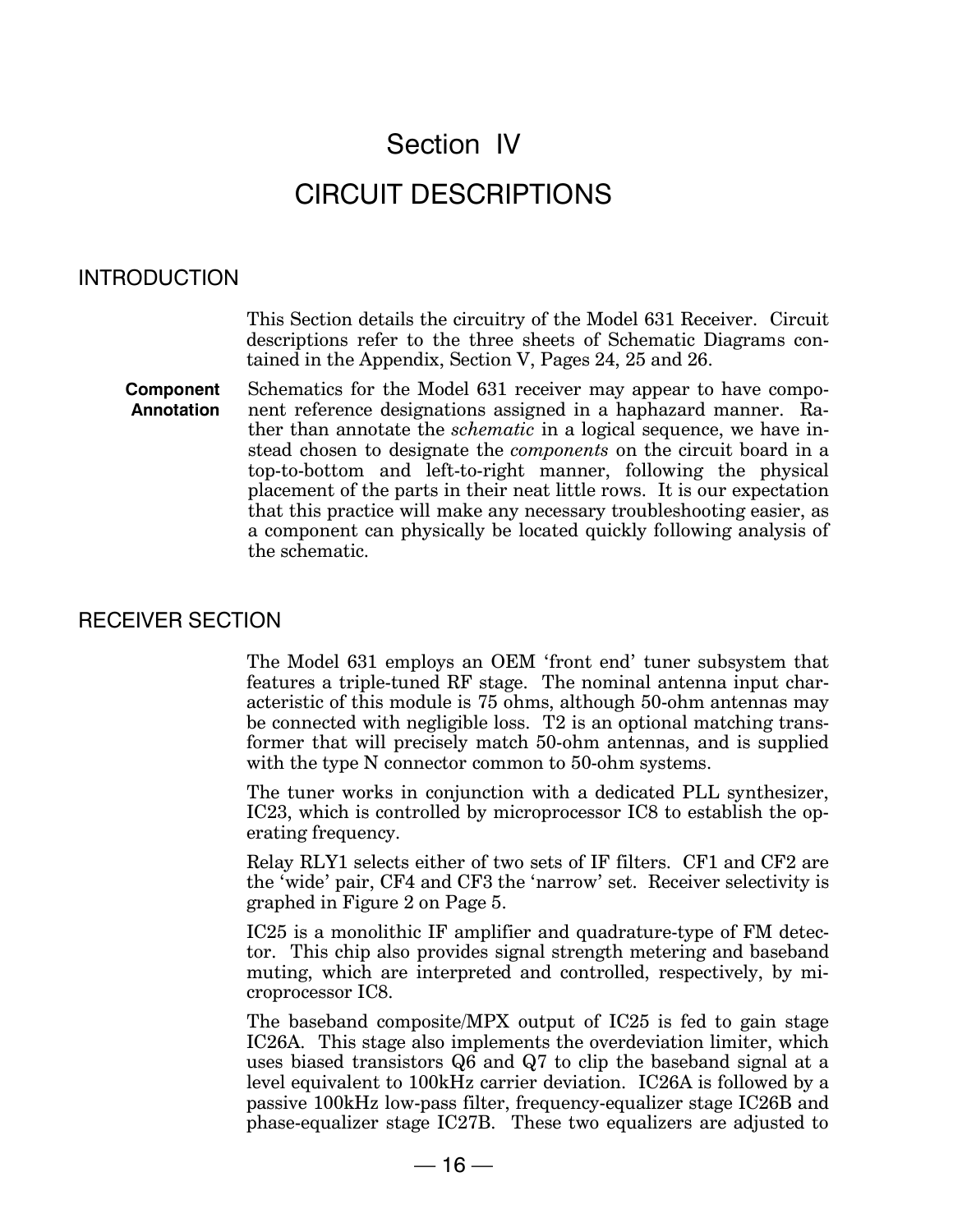flatten passband response and to optimize stereo separation. IC27A is a DC-servo amplifier that feeds an offset current into the summing node of IC26A to maintain a ground-referenced baseline for the composite/MPX signal.

IC16B and associated discrete components form an outputprotected, variable-gain line-drive amplifier for the composite/MPX output. This allows the Model 631 to feed reasonable lengths of 75 ohm coax without instability.

IC22 is a full-wave, peak-responding rectifier that delivers a DC voltage to the microprocessor for metering total carrier modulation.

#### MULTIPATH DETECTOR

IC17, IC18 and IC19 comprise a pair of cascaded 19kHz 'biquad' band-pass filters that strip the stereo pilot from the composite/MPX signal. The filtered pilot is presented in antiphase to CR19 and CR18, which full-wave-rectify the 19kHz signal. The resultant DC is filtered by a 4-pole low-pass stage, IC20B, which removes frequency components above about 200Hz.

The pilot-derived DC is AC-coupled to a full-wave rectifier built around the two sections of IC21. A rock-solid stereo pilot yields no output from the rectifier, but as multipath effects cause amplitude modulation of the pilot, the rectifier generates a proportional DC voltage. This is fed to the microprocessor for the multipath readout.

#### STEREO DECODER

IC15 is a one-chip FM stereo decoder. An internal PLL locks to the 19kHz pilot and steers switching logic to separate the left and right program channels, and to cancel the stereo pilot from the program channel outputs. IC15 sends stereo/mono status to the microprocessor and accepts incoming logic for 'forced mono' operation.

Program de-emphasis is selected by push-on shorting 'shunts' on the JMP1 and JMP2 jumper strips, and the left and right audio channels are routed through low-pass filter stages to remove the 38kHz switching components. The filter buffer stages, IC10A and IC10B deliver one signal phase to the program line outputs, and inverting stages IC9A and IC9B generate the opposite polarity for an electronically-balanced output. IC5 is a simple gain stage to feed and isolate the front-panel headphone jack.

IC6 and IC7 are full-wave peak-responding rectifiers for the program audio channels. DC from these rectifiers is routed to the microprocessor for the decoded L/R program audio level display.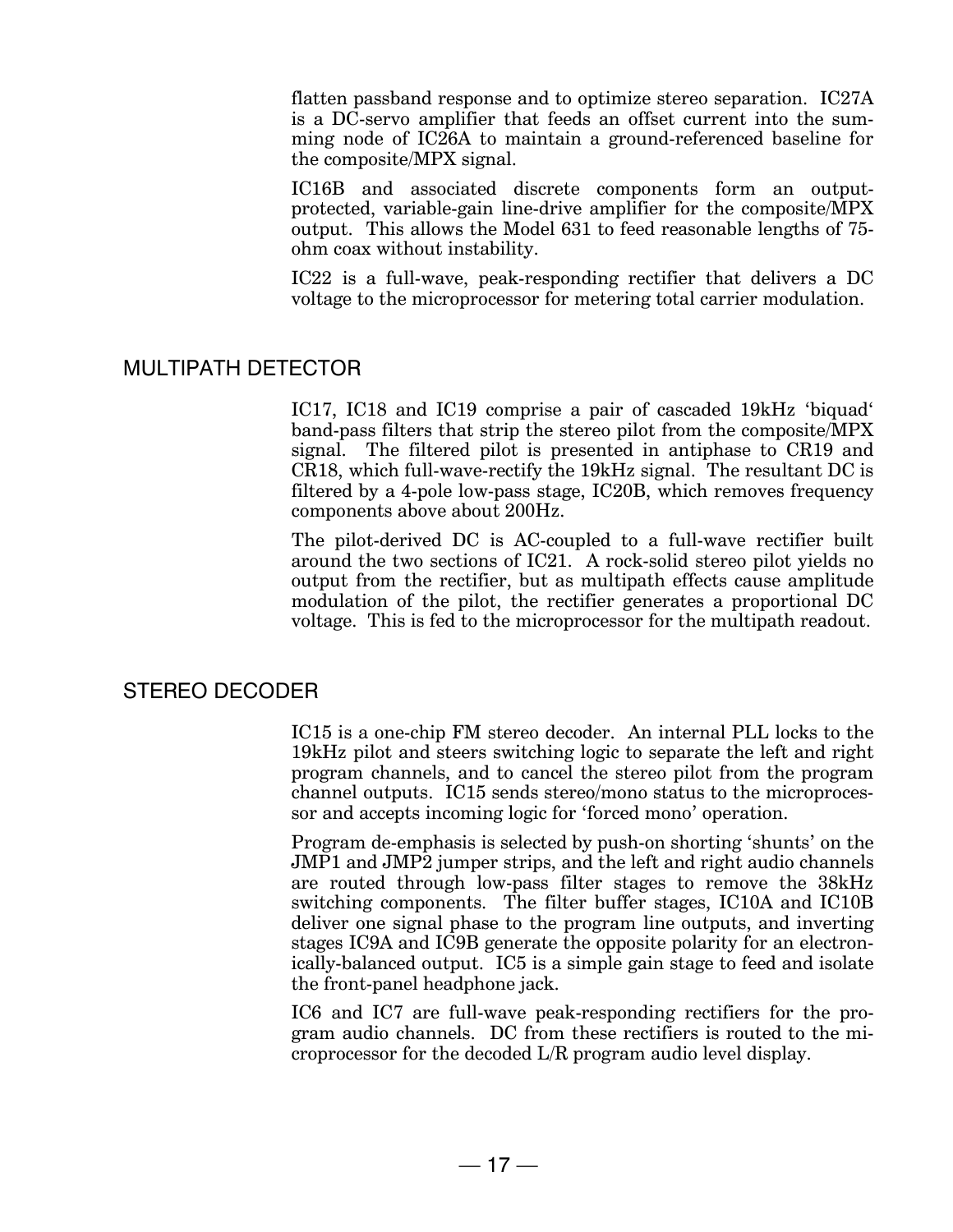#### CONTROL AND USER INTERFACE

IC8 is a 'PIC' microcontroller that performs 631 receiver housekeeping chores. Five DC voltage inputs are applied to on-board A-to-D converters for metering; the remaining control lines are logic-level commands.

The four front-panel pushbuttons and the LCD display are wired directly to the microprocessor. The low-signal and loss-of-audio alarms from IC8 are fed to open-collector transistor switches that give a 'virtual contact closure' for remote alarms.

#### POWER SUPPLY

Receiver circuitry operates from the bipolar 9-volt and +5-volt supplies diagrammed on the second page of schematics. These supplies are regulated by linear "three-terminal" IC voltage regulators: IC2 for the +9-volt supply, IC1 for the –9-volt supply, and IC3 for the +5-volt supply. The power transformer has dual primary windings that may be switched in parallel or in series for 115V or 230V mains, respectively (see Page 8).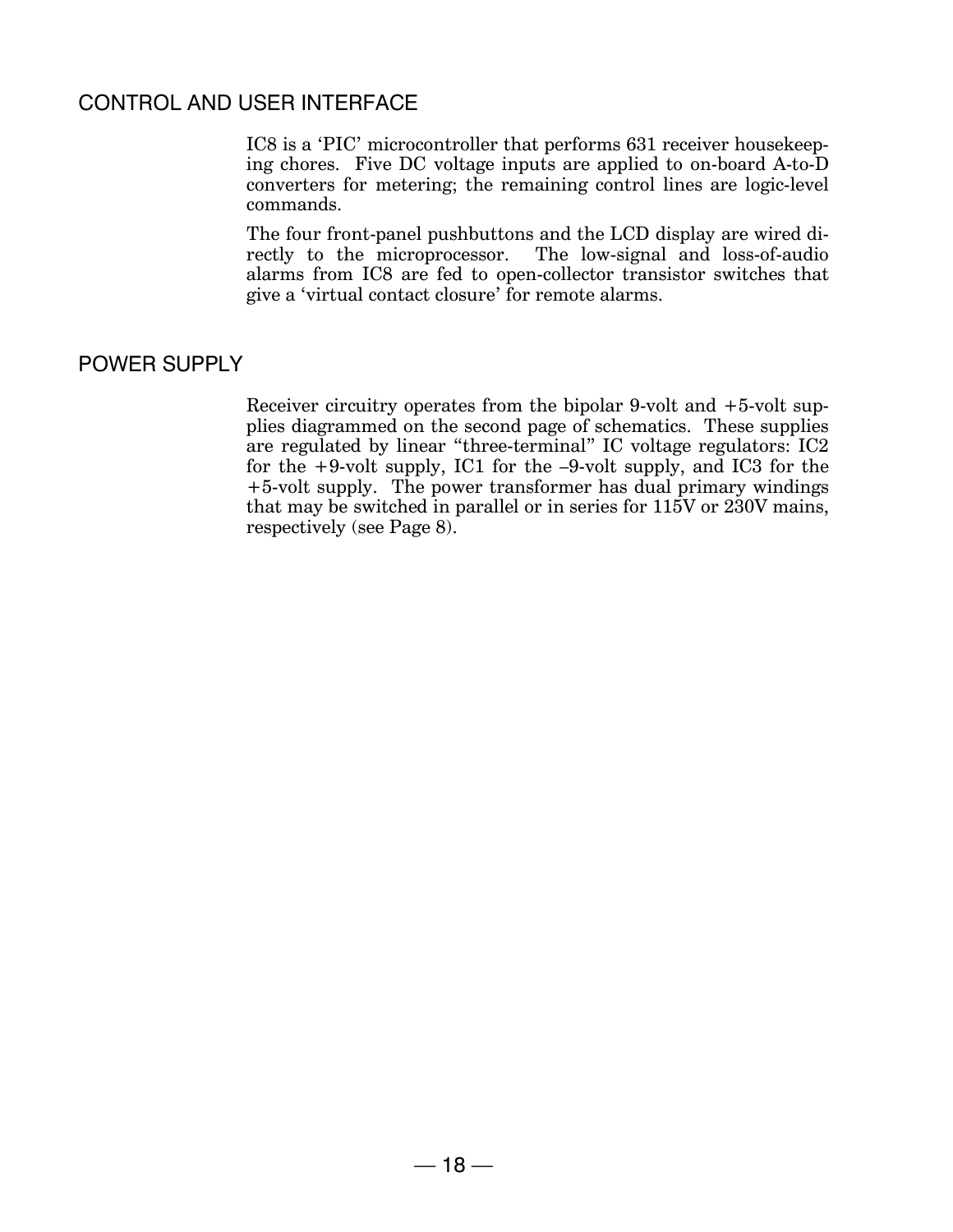## Section V **APPENDIX**

This section of the Model 631 Manual contains Parts Listings, Schematic Diagrams and an explanation of Inovonics' Generous and Most Liberal Warranty Policy.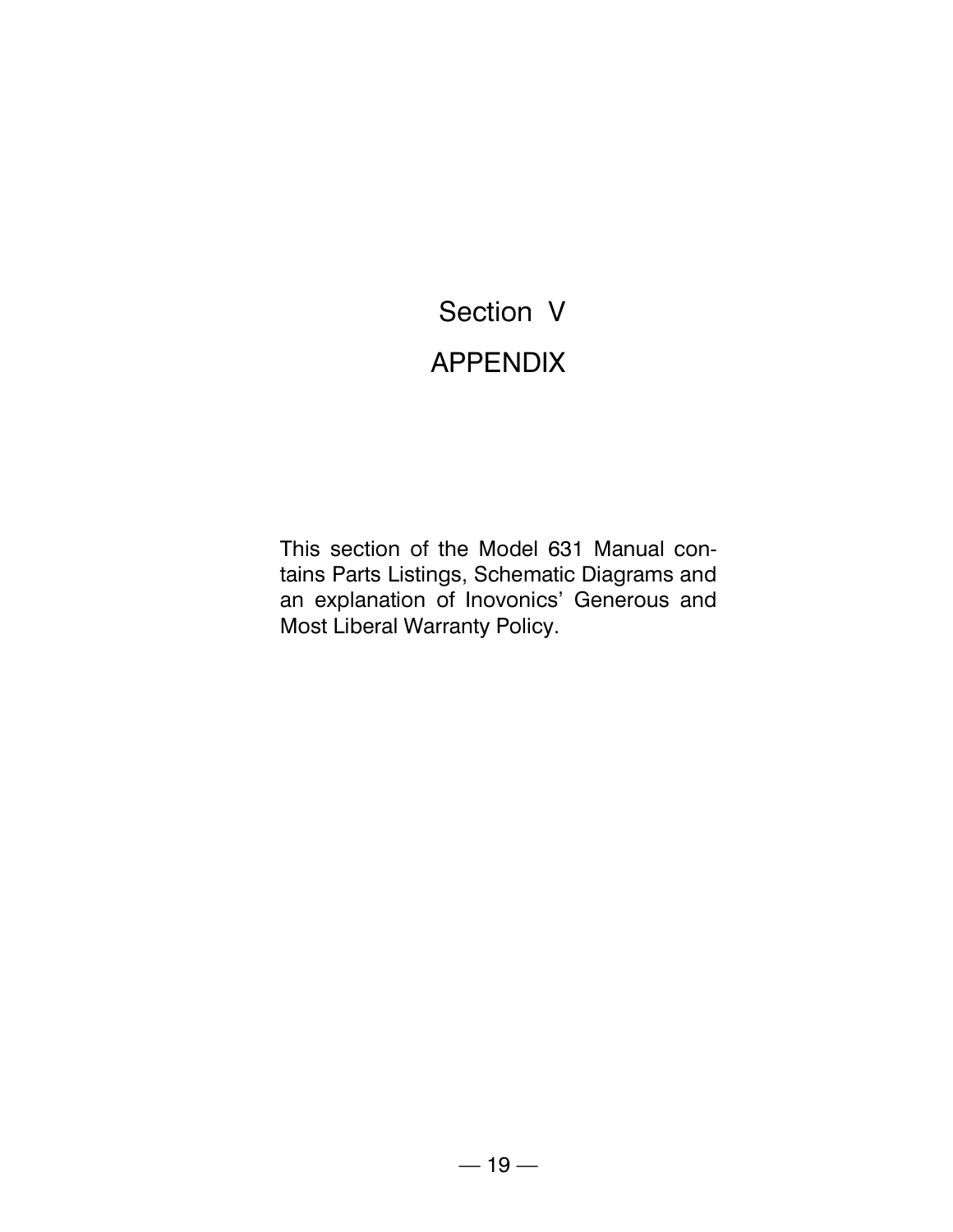## PARTS LIST

#### EXPLANATION OF PARTS LISTINGS

This section contains listings of component parts used in the Inovonics Model 631 Receiver. Not all components are listed by schematic reference designation; those that are considered 'generic' may have qualification notations, however.

Descriptions may or may not specify a particular manufacturer. When no manufacturer is called out, the term (open) advises that any manufacturer's product carrying the given part number (or the same description in the case of a generic part) is acceptable.

If a part is not listed at all, this means that we do not consider it a typical replacement item. Should you need to order an unlisted part, call, write, fax or e-mail the factory with a brief description of what it is that you need. We'll then do our very best to figure out what to send you.

Components with reference designations below 500 are contained on the main printed circuit board. 500-series components are on the separate front-panel circuit board, and those in the 600s are chassismounted components.

#### PARTS LISTINGS

Unless specifically noted by component reference designation, **capacitors** are specified as follows:

- **a: Under 100pF** are general-purpose disc ceramic capacitors with no specific technical specification. The letter 'p' following the value indicates picofarads.
- **b:** 100pF to  $0.47\mu$ F are of the metallized Mylar or polyester film variety. Whole number (XXp) values are picofarads, decimal values are microfarads. All capacitors in this category have 5% tolerance and are rated at 50VDC or better. The style used by Inovonics is the "minibox" package with a lead spacing of 0.2 inch. The preferred manufacturer is WIMA, their FKS-2 or MKS-2 series. Possible alternates are the CSF-Thompson IRD series or the Vishay-Roederstein KE-1808 or KT-1817 series.
- **c: 1.0µF and above** are general-purpose aluminum electrolytics with radial leads. A safe voltage rating for any electrolytic in the Model 631 would be 25V, but because of size and other considerations a replacement capacitor should always carry the same rating as the one being replaced.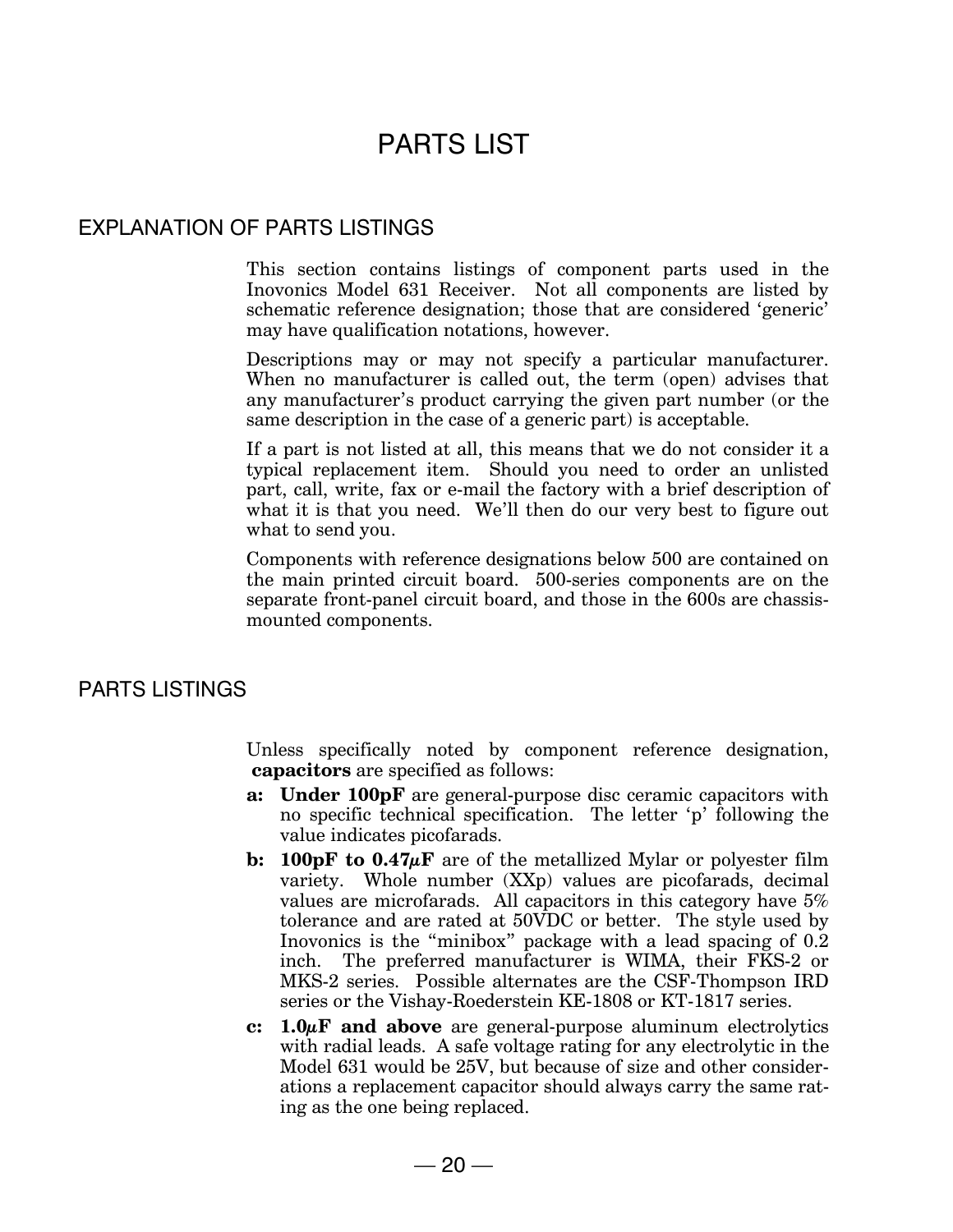| C <sub>1,2</sub>                                           | Capacitor, Y-class Ceramic Disc, $0.0047\mu$ F, $440$ VAC;<br>Murata/Erie DE7150 F 472M VA1-KC                                                              |
|------------------------------------------------------------|-------------------------------------------------------------------------------------------------------------------------------------------------------------|
| C6,7,10,11,12,13                                           | Capacitor, Ceramic Disc, $0.001 \mu F$ , $100 \text{VDC}$ ; (open)                                                                                          |
| C8,9                                                       | Capacitor, High-Rel 'Snap-In' Electrolytic, 2200uF, 25V;<br>Panasonic ECOS1EA222BA                                                                          |
| C <sub>18</sub> , 21, 22, 33, 36, 49,<br>69,70-72,78,80,81 | Capacitor, Monolithic Ceramic, $0.1 \mu$ F, 100VDC; (open)                                                                                                  |
| C <sub>19</sub> , 20, 67.68                                | Capacitor, Monolithic Ceramic, 47pF, 100VDC; (open)                                                                                                         |
| C23, 26-29, 31, 39,<br>41-46,51-53,59,60                   | Capacitor, "High-Q" Polypropylene, $0.0033\mu$ F, $2.5\%$ ,<br>100VDC; WIMA MKP-2 series                                                                    |
| C37                                                        | Capacitor, Dipped-Mica, 270pF, 5%, 100VDC; (open)                                                                                                           |
| C <sub>48</sub> ,63                                        | Capacitor, Non-Polar Electrolytic, $22\mu$ F, $25V$ ; (open)                                                                                                |
| C82                                                        | Capacitor, Dipped-Mica, 68pF, 5%, 100VDC; (open)                                                                                                            |
| CF1.2                                                      | Ceramic IF Filter, 10.7MHz/280kHz;<br>Murata SFECS10M7FA00-R0                                                                                               |
| CF3,4                                                      | Ceramic IF Filter, 10.7MHz/150kHz;<br>Murata SFECV10M7JA00-R0                                                                                               |
| CR1-7,30                                                   | Diode, Silicon Rectifier; (open) 1N4005                                                                                                                     |
| CR8-297                                                    | Diode, Silicon Signal; (open) 1N4151                                                                                                                        |
| F1                                                         | Fuseholder; Littlefuse 0286067 (The fuse itself is a 5mm<br>normal "fast blow" type; the value should match the<br>specification stated on the rear panel.) |
| FB601                                                      | Ferrite Bead; Amidon 73-801                                                                                                                                 |
| IC <sub>1</sub>                                            | Integrated Cct.; (open) LM337-T                                                                                                                             |
| IC2,3                                                      | Integrated Cct.; (open) LM317-T                                                                                                                             |
| IC4                                                        | Integrated Cct.; Microchip 24LC01B-I/P-ND                                                                                                                   |
| $IC5-7,9-14,$<br>16-22, 26, 27                             | Integrated Cct.; (open) LF353N                                                                                                                              |
| IC <sub>8</sub>                                            | Integrated Cct., 'PIC' microprocessor 16F77-I/P; requires<br>programming: Inovonics P/N 3354                                                                |
| IC15                                                       | Integrated Cct., FM Stereo Decoder; Philips TDA1591T                                                                                                        |
| IC <sub>23</sub>                                           | Integrated Cct. Receiver Synthesizer; Inovonics P/N 1365                                                                                                    |
| IC24                                                       | Integrated Cct., Dual Op-Amp; Analog Devices OP279GS                                                                                                        |
| IC25                                                       | Integrated Cct., FM IF/Det.; Philips TDA1597T                                                                                                               |
| J1                                                         | Connector, AC Mains; Switchcraft EAC303                                                                                                                     |
| J2                                                         | Connector, Headphone Jack; Switchcraft RN112BPC                                                                                                             |
| J3,4                                                       | Connector, XLR Male; Mouser 568-NC3MAH-0                                                                                                                    |
| J7                                                         | Connector, 6-position 'Barrier'; Weco 121-M-211/06<br>Plug-In Terminal Block is Weco 121-A-111-06                                                           |
| J601                                                       | Connector, BNC Bulkhead; Mouser 523-31-221-75RFX                                                                                                            |
| J602                                                       | Connector, "F"; Digi-Key CP-1010-ND (Alternate "N" con-<br>nector is RF Industries RFN-1022-5.)                                                             |
| JMP1,2                                                     | Shorting "Shunt" for 0.1-inch header strips; (open)                                                                                                         |
| $L1-6$                                                     | Inductor, $47\mu$ H Molded; Mouser $43LS475$                                                                                                                |
|                                                            |                                                                                                                                                             |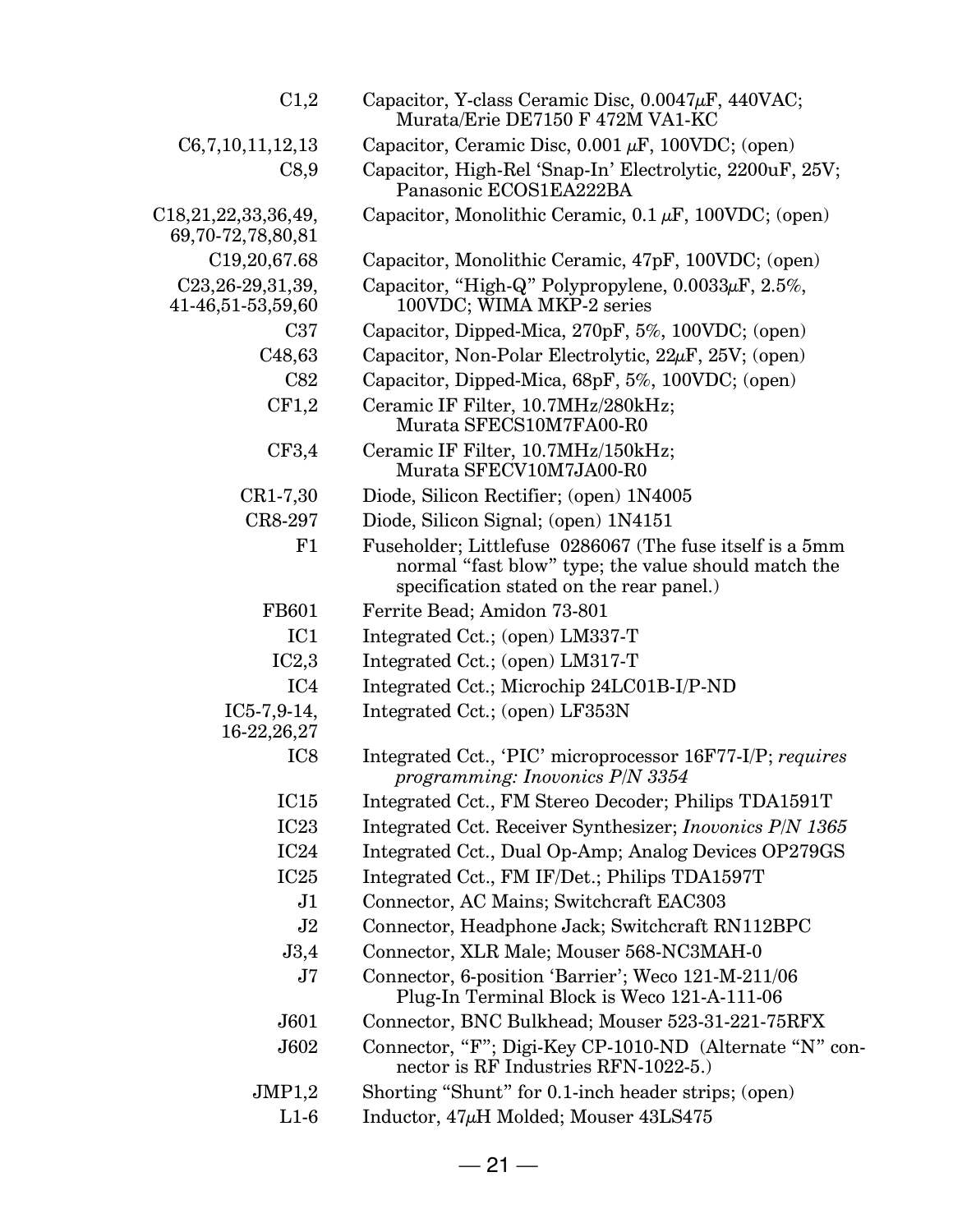- L7 Inductor, 470 $\mu$ H Molded; Inductors, Inc. CTS3-471J
- L8 Variable Inductor,  $2.7 \mu$ H; Toko 836BN-0079Z
- L9 Inductor, 560 $\mu$ H Molded; Inductors, Inc. CTS3-561J
- L10 Inductor, 220µH Molded; Inductors, Inc. CTM3-221K
- Q1,2,3,5,7 Transistor, NPN; (open) 2N3904
	- Q4,6 Transistor, PNP; (open) 2N3906

Except at noted by reference designation, **all resistors** used in the 631 Receiver are the value specified on the schematic, qualified per the following:

- **a: Fixed Resistors** with values carried to decimal places implying a 1% tolerance (*example:* 232, 3.01K, 10.0K, 301K) are ¼-watt, 1% metal film type.
- **b: Fixed Resistors** with values typical of a 5% tolerance (*example:* 220, 3.3K, 10K, 270K) are ¼-watt, 5% carbon film type.
- **c: Single-Turn Trimming Potentiometers** (circuit board) are Tocos GF063U1 series.
- **d: Multi-Turn Trimming Potentiometers** (panel-adjustable) are Tocos RJC097P series, or equivalent 'cermet' types.
- R39,40 Resistor, carbon film, 3.3 ohms, ½-watt, 5%; (open)
	- RLY1 Relay, DPDT; Mouser 653-G5V-2-DC5
		- S1 Switch, Voltage-Selector; ITW 18-000-0022
		- S2 Switch, SPDT Toggle; C&K 7101-M-D9-A-B-E
- SW501-504 Switch, Pushbutton; ITT KSLOM312 Button Cap is ITT G004A
	- T1 Transformer, Power; Signal IF-14-20
	- T2 Transformer, Optional 50-Ohm Antenna-Matching; Mini-Circuits ADT1.5-17
	- X1 Crystal, 20MHz, HC49; Digi-Key X036-ND
	- X2 Crystal, 3.20MHz, HC49; Standard Crystal 2AAK3M20000/GNE22A

#### PARTS SUPPLIERS

Inovonics strives to maintain factory stock of all parts used in the products we manufacture. A large proportion of the components in the Model 631 is 'generic' and may be obtained from a wide variety of sources.

A few parts can be more-or-less proprietary. These either may be manufactured specifically for Inovonics, or we purchase them directly from a manufacturer who sells only in large production quantities.

Inovonics does not depend on parts sales to fatten our coffers, nor do we impose a minimum charge for parts. In some cases we will elect to supply 'nuisance quantities' of parts at no charge, rather than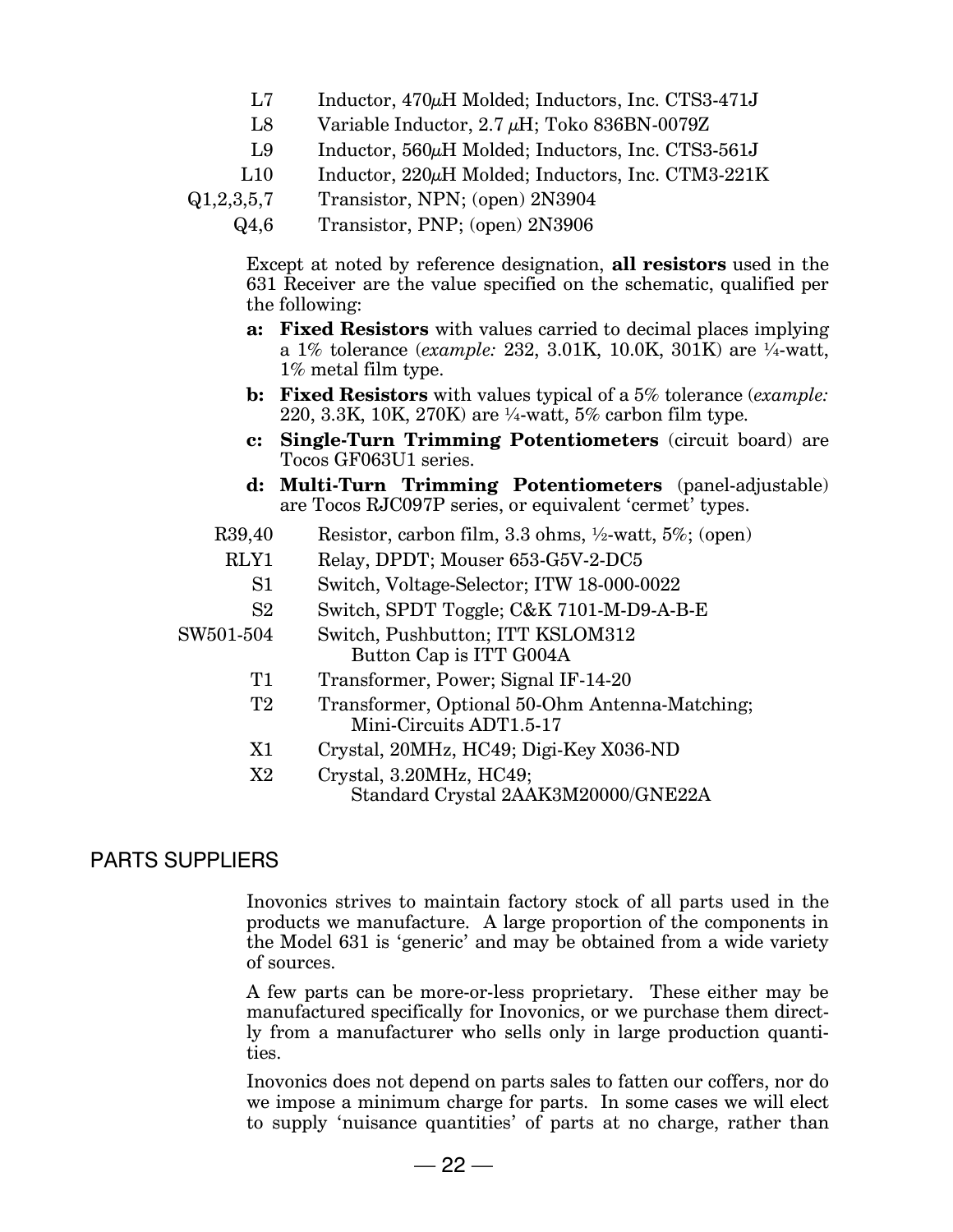generate the dreaded necessary paperwork. Always check with the factory, we may well prove the best source for your replacement component needs.

The electronic component distributors we list below are proven and reputable suppliers for small quantities of component parts for broadcasters and for other commercial or professional users.

With all due-diligence, please avoid the temptation to use cross-referenced hobbyist or TV/VCR Repair Shop "direct replacement *(ha!)* parts."

Nearly any semiconductor, IC, capacitor, resistor or connector used in the Model 631 will be available from one or more of these firms. Each supplier maintains a Website and publishes a full-line printed catalog, which is free for the asking. Minimum-order restrictions may apply, and export orders may prove somewhat problematical.

#### **Mouser Electronics** www.mouser.com — 1-(800) 346-6873

**Digi-Key Corporation** www.digikey.com  $-1$ -(800) 344-4539

**Future-Active Industrial Electronics** www.future-active.com — 1-(800) 655-0006

**Allied Electronics** www.alliedelec.com — 1-(800) 433-5700

**Jameco Electronics** www.jameco.com — 1-(800) 831-4242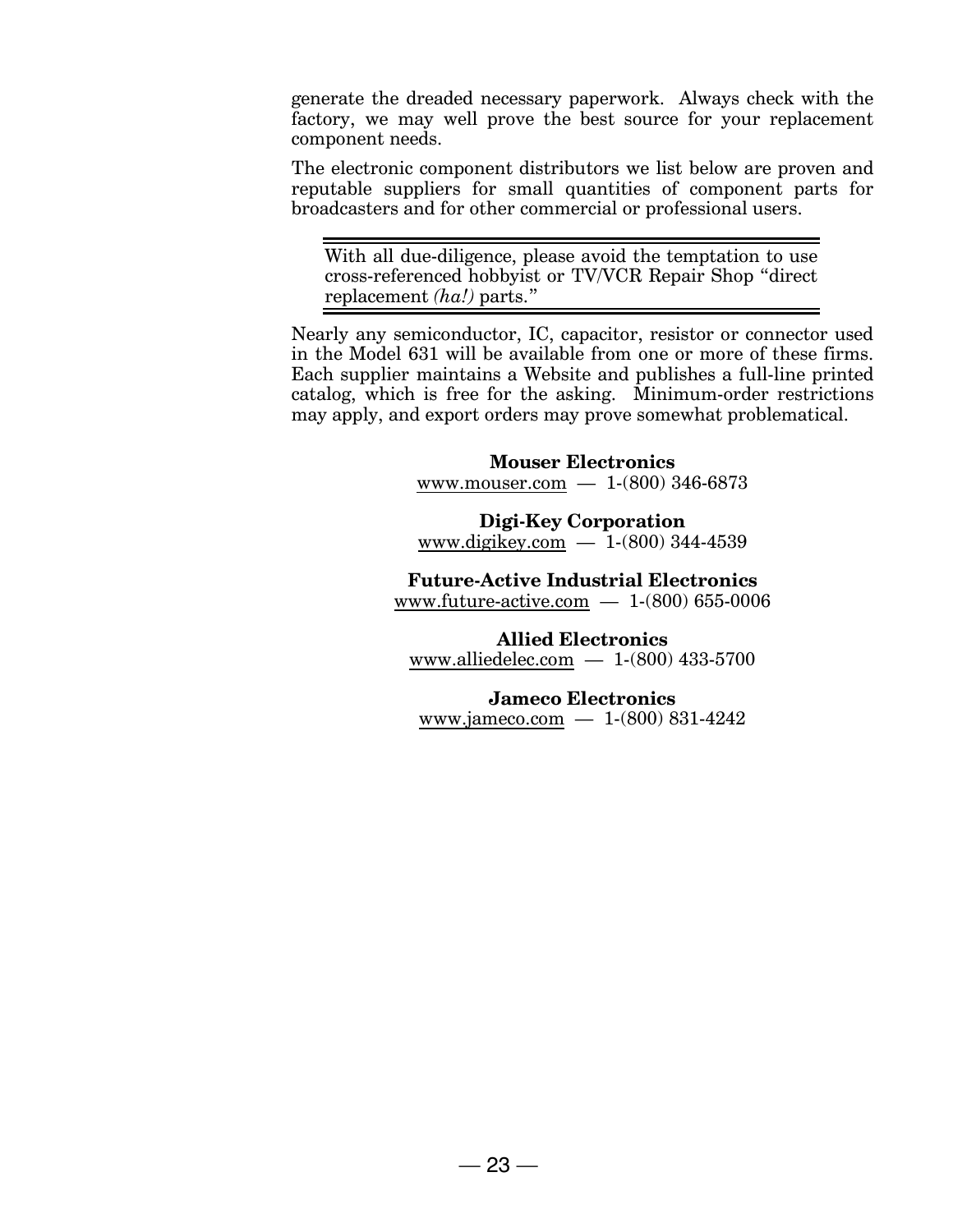

 $-24-$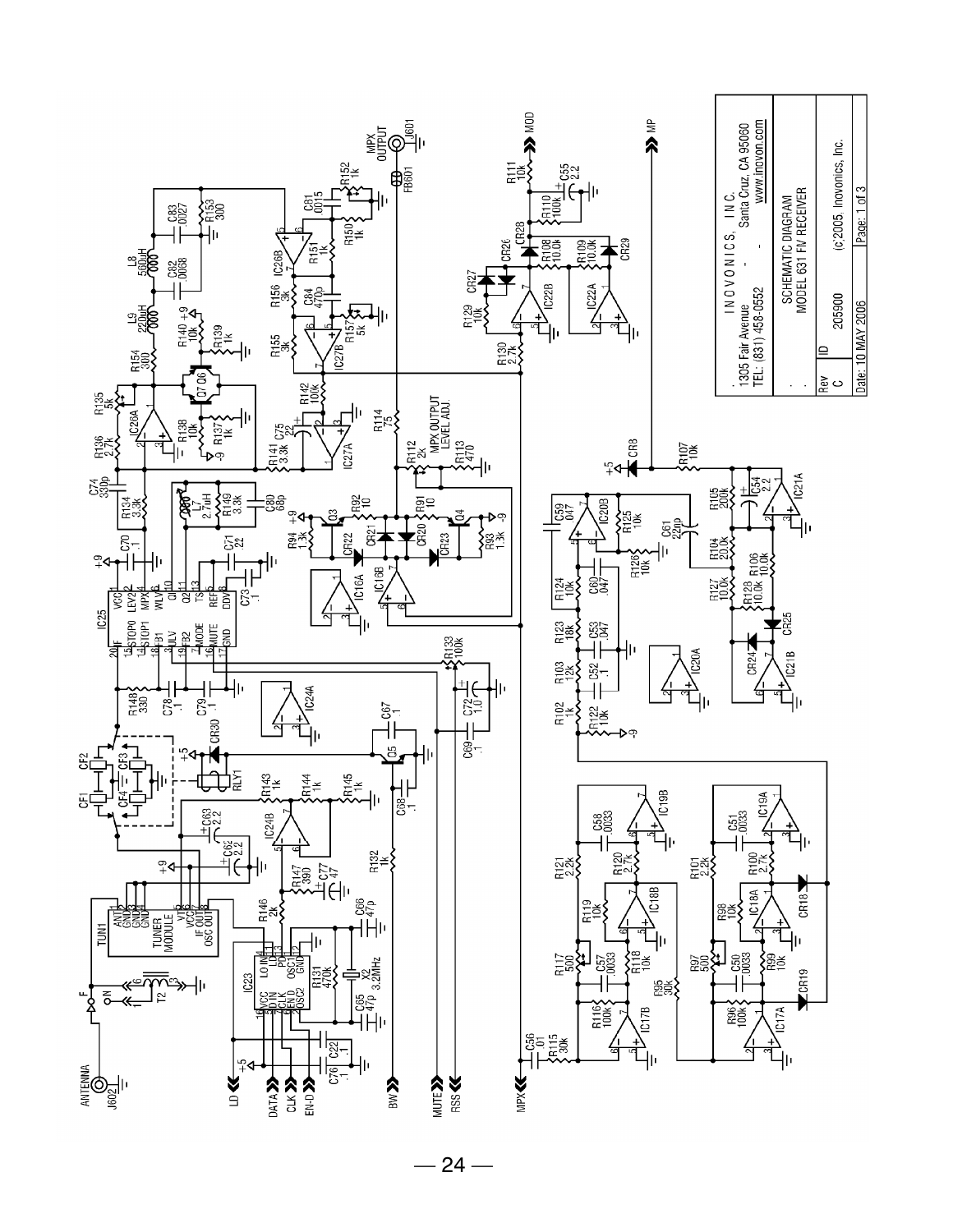

 $-25-$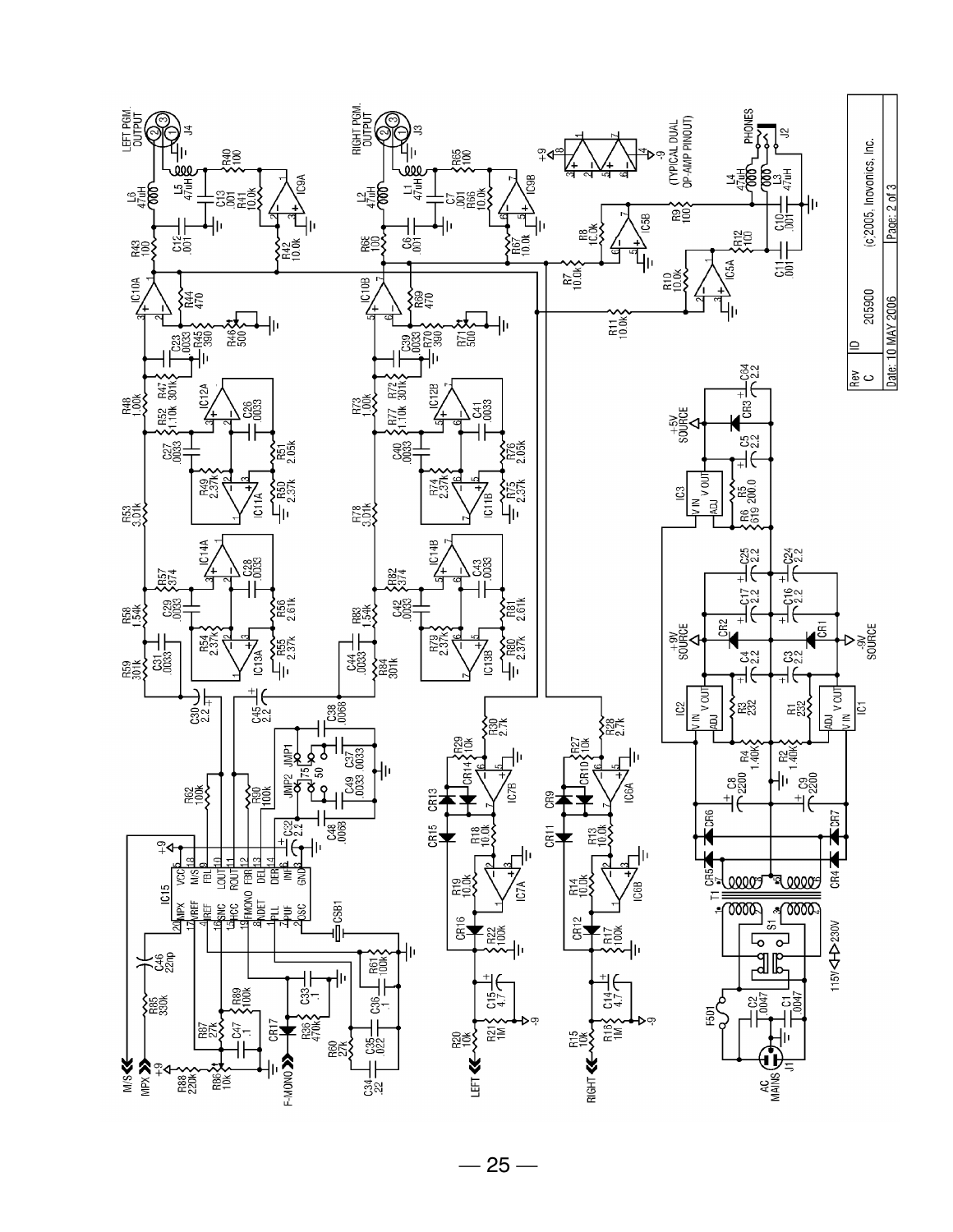

 $-26-$